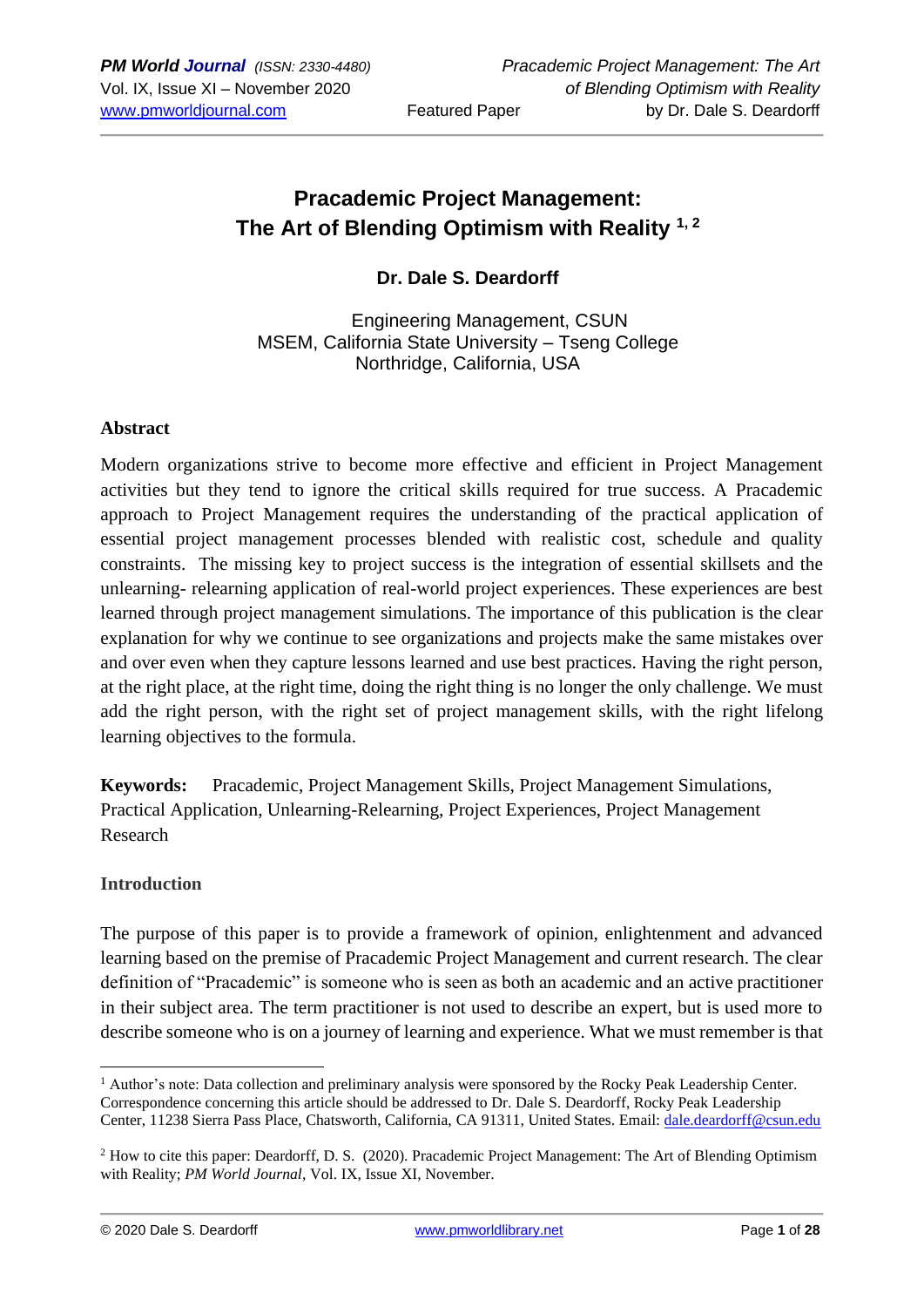"Project Management" is a lens of thinking that contains assumptions, interpretations and mental models that force the establishment of paradigms. These paradigms force many project managers into a predictable mindset of thinking that traditionally focuses on the execution of processes. Sometimes this is phrased as "Plan the work, then work the plan". The philosophy of working harder, not smarter is the focus because there are no official PMI PMBOK steps for unlearning the old way we did things and re-learning new ways prior to working the plan. A quick example would be the project management skills required for an AGILE Project Management team versus a Traditional Project Management team.

The two other features of this publication will be the premise of Optimism and how it is connected to Reality. Too often we have heard about project teams that had poor execution performance indicators for schedule, quality and costs and continued to believe they were going to deliver a project on schedule or under cost. A good definition of these can be seen as the difference between Project Reality (Spundak, M, 2014) and Project Theory.

- *Project Reality* = a clear description and explanation of impacts and things exactly as they are and passes "the giggle test".
- *Project Theory* = a theoretical foundation of processes anticipating success and failures based on what could happen under a perfect set of conditions.

Additionally, it is proposed, by this paper's author that organizations and the Project Managers (PM's) working inside them function within the conceptual framework of a Project Pendulum where Optimism is on the left hand side and Pessimism (Alleman, M., 2014) is on the right hand side.

- *Project Optimism* = tending to see the brighter side of things allowing you to be convinced that things are getting better on a project.
- *Project Pessimism* = tending to see the worst aspect of things or believe that the worst will happen on a project.

A visual representation of this would look similar to the graphic provided in Figure 1.0 below: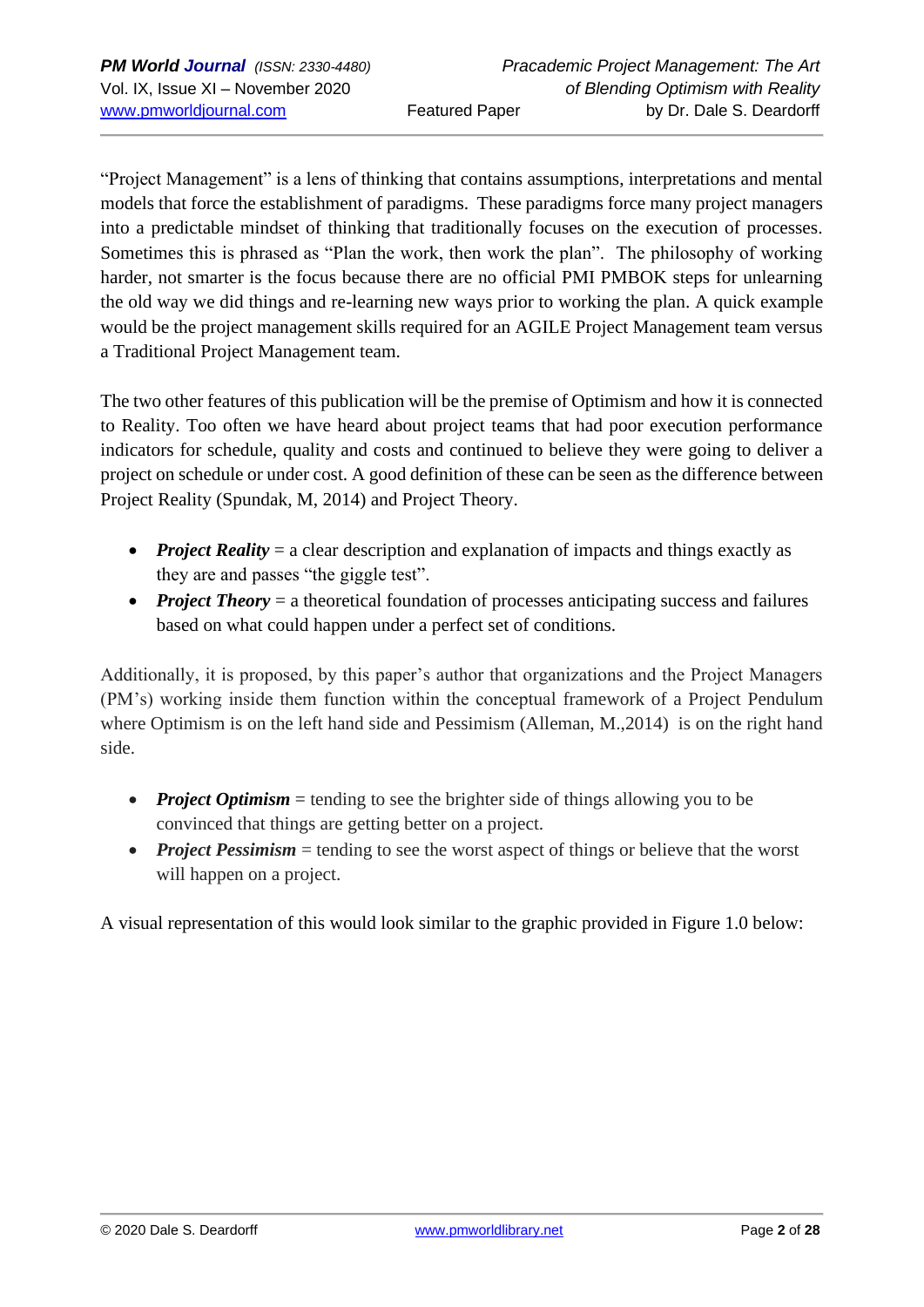#### **Figure 1.0**



All Project Managers have a thinking position (bias) on the pendulum where they present the cost and schedule status of their project based upon this position. This thinking position is established by their practical experience, current skills and current mental models. This unique composite is what makes all of us different. The word different for this publication does not mean "bad", it simply means that we are not clones or identical to each other. Senior level Project Managers will tend to have more practical experience due to the length of time they have been involved in project management. They may also have more "skills" that have been refined due to this experience.

Younger Project Managers may have more academic experience and be on their personal learning journey trying to identify which PM skills are essential and need to be learned immediately to make them a solid PM. Many of them struggle with the balance between getting a PMP certification versus getting practical experience to refine their practical application skills. This paper will present these younger project managers and seasoned professionals with a list of the top 5 critical skills required to be a solid PM based on a three-year research project.

Additionally, this paper's author will defend the use of project management simulations used in academic and professional learning applications. This defense is based upon research indicating that there is a valuable and enriching learning experience available for understanding the impacts of possible pitfalls and collaborative efforts reporting to a Project Management Office (PMO) (Darling, J., Whittney, J., 2016). A 2020 academic blind research project has been decomposed to answer two simple questions: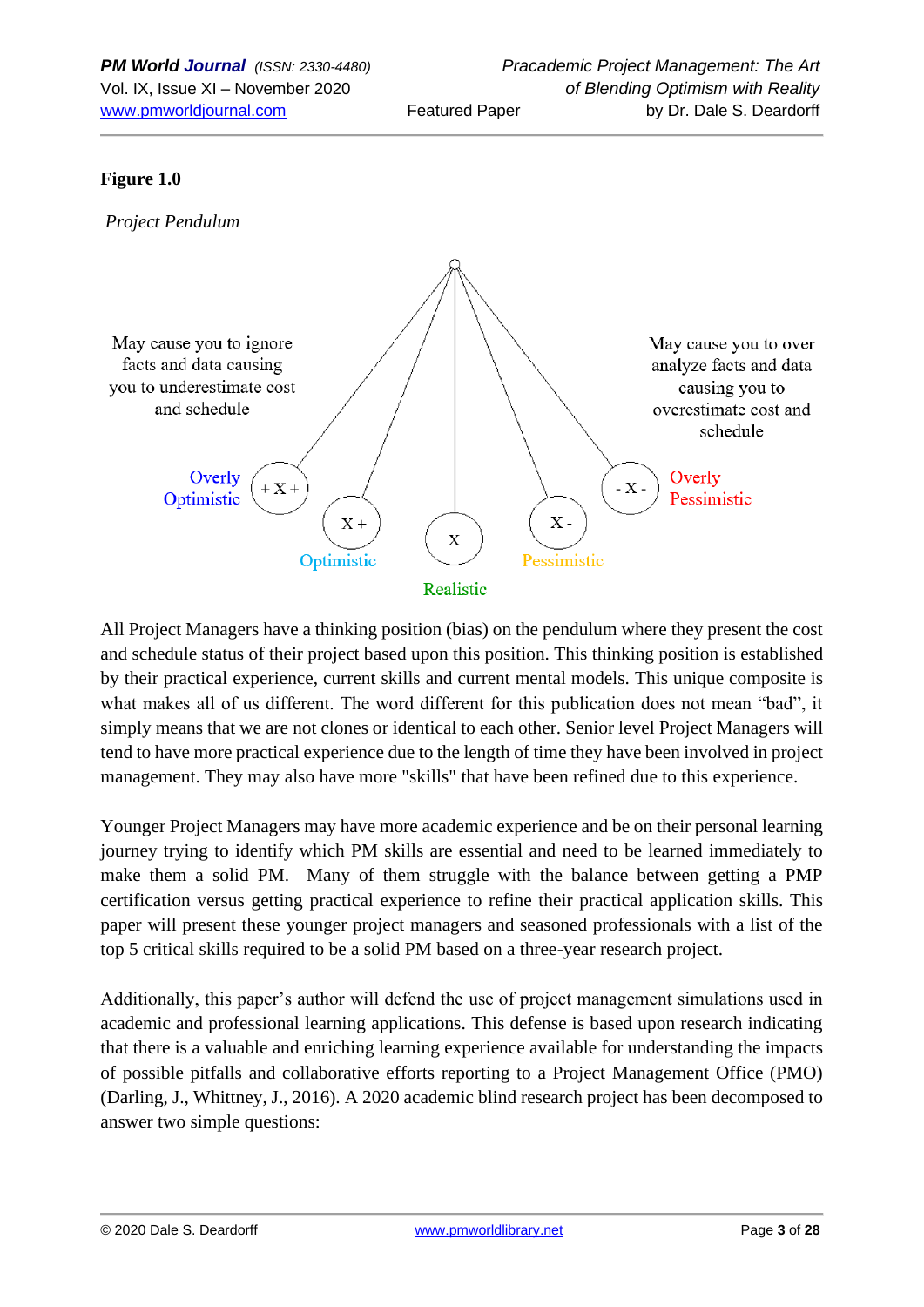- $Q1 HQ$  of project management simulations help you understand the course learning objectives better than not having a course simulation?"
- Q2 "Does a project management simulation help you understand the role of the PMO (Project Management Office) better than not having a course simulation?"

The presentation of the research results were analytically evaluated to provide research significance and predictive reliability. Finally, this paper's author will propose a collaborative project management augmented simulation learning experience for the future direction of academic and professional project management training.

## **Project Management Skills Research Study**

In 2019, a SurveyMonkey survey was designed that identified 16 different project management skills and provided operational definitions for each of the skills. The survey research instrument and operational definitions are located in *Appendix A*. The online survey was run in 2019 and 2020 with data results collected and analyzed after each year's submissions. This survey was provided to advanced project management online students (working professionals) at 3 separate universities in 5 different courses this paper's author instructs/facilitates (see Table 1.0 below). These voluntary participants were requested to provide a simple rank ordering of 16 key project management critical skills by importance and identify any additional skills that were not listed.

#### **Table 1.0**

#### *Research Universities and Courses*

## **CSUN (California State University Northridge)**

- XEM 911 Pracademic Project Management for Industry Professionals
- MSE 402 Engineering Project Management

## **DeVry University**

- PROJ 330 Human Resources  $&$  Communications in Projects
- PROJ 430 Advanced Project Management

## **SNHU (Southern New Hampshire University)**

• QSO 640 – Project Management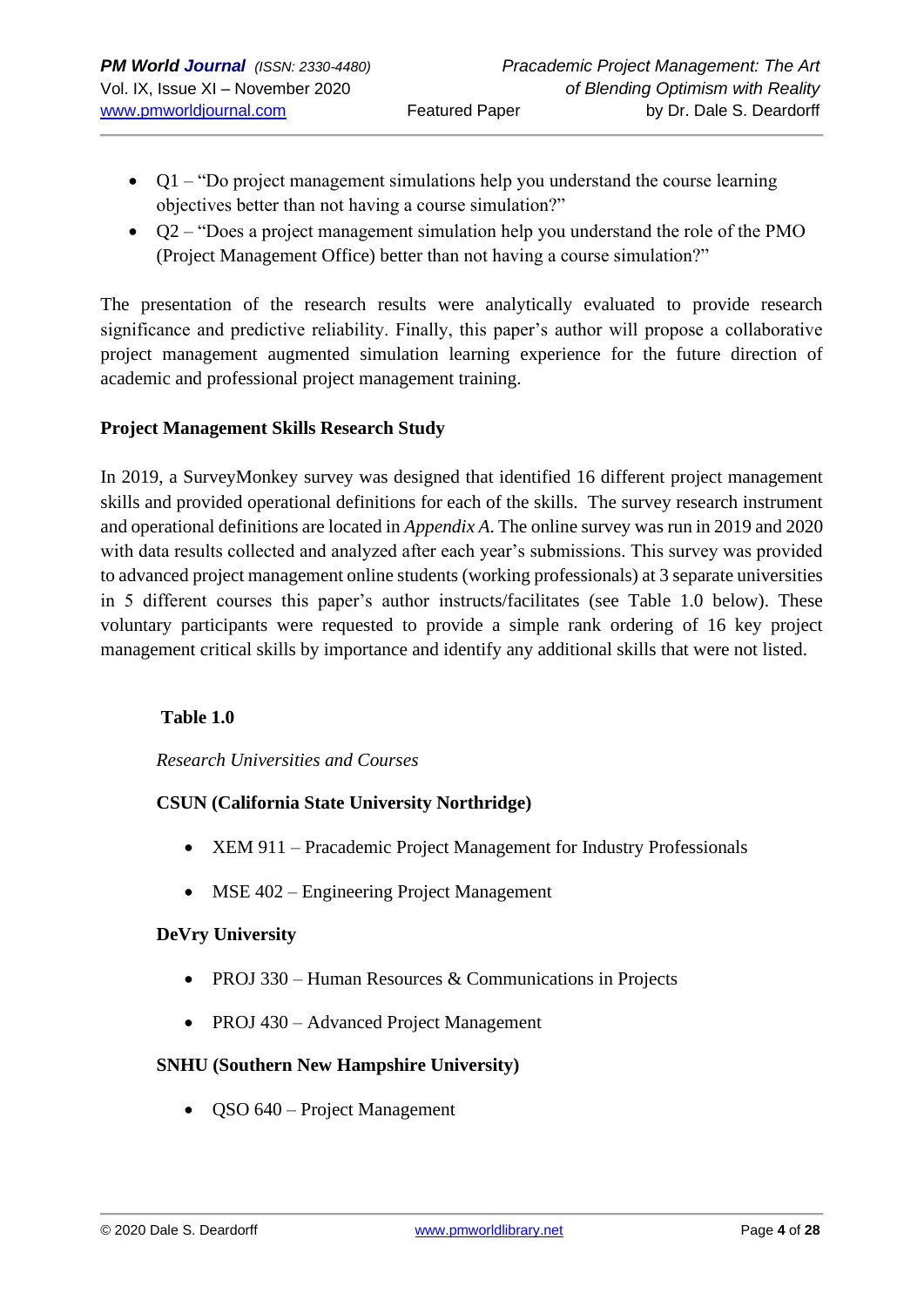After the 2019 research data was collected, it was analyzed to provide a summary of the results. The 2020 data was not collected until after the start of the COVID 19 pandemic. This provided a pre-COVID 19 and a during COVID 19 snapshot of results. The ordinal structure for the top 5 skills adjusted ranking scores changed minimally over both time periods but, the same top 4 project management skills were identified in both research periods. Research results for both time periods are provided in the appendix. Finally, the results of both years were integrated to create a larger population score of results which are presented below:

#### **Table 1A**

## *Ordinal Structure of Top 5 Project Management Skills*

| Project Management Skill | % of Results                               |
|--------------------------|--------------------------------------------|
| #1 Communication         | [13.21]                                    |
| #2 Team Leadership       | [12.28]                                    |
| #3 Critical Thinking     | [10.61]                                    |
| #4 Planning              | [10.75]                                    |
| #5 Time Management       | [9.64]                                     |
| $N=54$                   | [Feb $13^{th}$ 2019 – Sept $17^{th}$ 2020] |

Clearly, this data indicates that advanced project management training needs to encompass a blending of analytical (Critical Thinking, Planning & Time Management) and emotional (Communication, Team Leadership) intelligence elements. Project management is typically referred to as a socio-technical blending of art and skills. The term socio-technical also refers to a systems approach to complex organizational work designs that recognizes the interaction between people and technology in the workplace (Emmery, Trist, 1960).

In Figure 2.0 below, you can see the two different dimensions illustrated and the elements described. It has been proposed that the technical elements represent the science, while the sociocultural elements represent the art.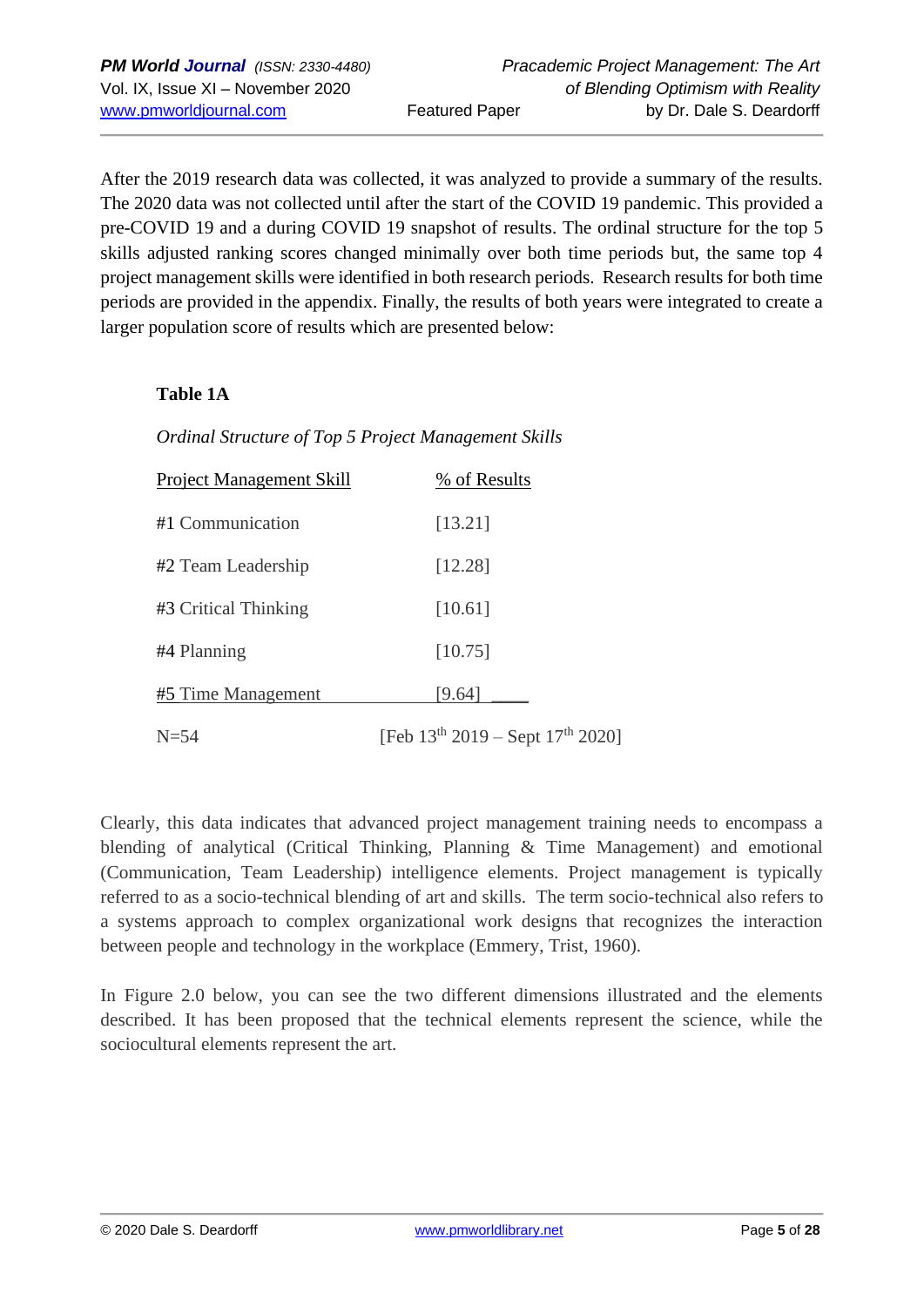## **Figure 2.0**

*Socio-Technical approach to Project Management*



Note: Image courtesy Larson & Gray, Project Management the Managerial Process 8E, McGraw Hill, 2021, p. 17

If we focus on the research results, the data indicates that the two most important elements required in project management are *Communication* and *Team Leadership*. The research survey definitions that support that thinking are:

- *Communication* "The ability to listen to others and convey information, data or opinion to another effectively and efficiently with good verbal, non-verbal and written communication skills; helping to facilitate the sharing of information, data or opinion between people within an organization or entity."
- *Team Leadership* "The ability to provide guidance, instruction, direction and lead a group of individuals for the purpose of achieving a result or group of aligned results. Can motivate others to function in a goal-oriented manner."

Both of these sociocultural skill elements (Communication & Team Leadership) require practice and exposure to multiple scenario situations to experience project management fundamental and advanced learning objectives. Situational learning is best accomplished through the use of "Simulations" which provide the learner to explore multiple answers. Learning situations can range from simplistic to complex. An example of this would be the difference between a space shuttle flight simulation compared to a simple discrete event system similar to the 1987 computer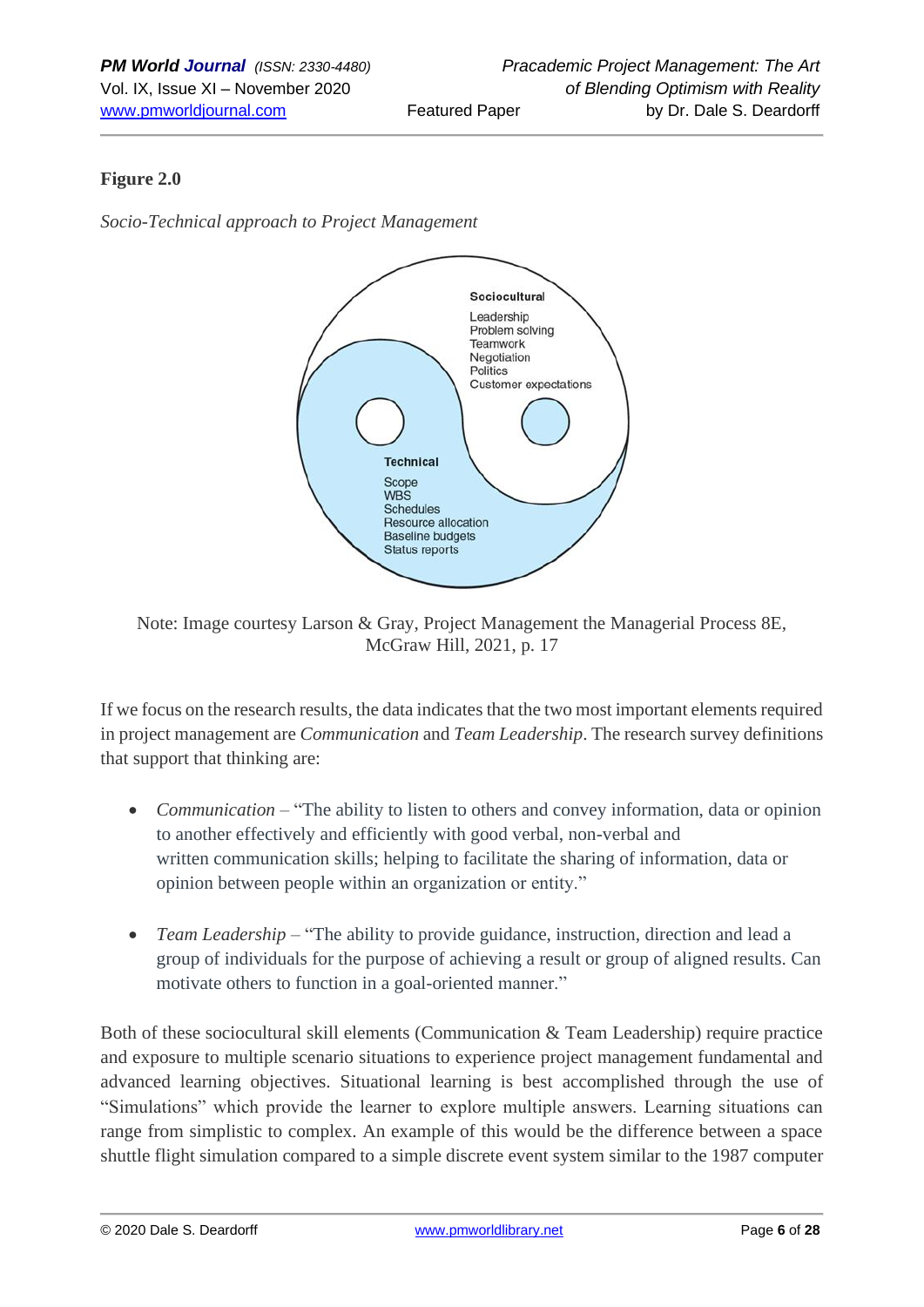game "Leisure Suit Larry". "Larry" Laffer, a double entendre-speaking, leisure suit-wearing man in his 40's did nothing more than walk around from scene to scene in pursuit of happiness.

The problem is that project management is actually a complex blend of human behaviors, interactions and decisions blended against technical project performance characteristics for cost, schedule and quality parameters. A truly accurate project management simulation model would require sophisticated AI (Artificial Intelligence) and AR (Augmented Reality). This type of learning system would be extremely expensive and would require tremendous development time. What is practical is a low-level simulation that focuses on the following 5 learning objectives:

- 1. Simple pro and con project management decision making scenarios with positive and negative event consequences.
- 2. Project Management scenario events which happen in the different project management phases of project execution.
- 3. Project Management Leadership activities with a project and other project team members.
- 4. Synchronous and asynchronous discussion opportunities with other student team members.
- 5. Alignment to the PMI PMBOK project phases and process philosophies.

If a simulation can accomplish these project management learning objectives, it will be valuable reinforcement to the learning required for Communication and Team Leadership. From a pracademic (Posner, L. 2009) perspective, we should recognize the impacts of the top highest ranked project management skills which did not change from year to year in the research study as described below:

## *Communication*

Project Managers are required to provide a variety of communication methods and avenues for their internal and external stakeholders and project team members. Additionally, there are constant dynamic changes that occur creating the need to over-communicate. One of the essential identified communication skills required is the need for listening clearly and distilling critical technical information to others. PMI states that project communications management includes "the processes required to ensure timely and appropriate generation, collection, dissemination, storage, and ultimate disposition of project information." (PMBOK® Guide, 2000, p.117)

From a practical standpoint, the project manager is the "team cheerleader" who is responsible for helping to motivate and encourage team members to increase their effectiveness and efficiency. Project Management is a blended leadership position that typically requires many management functions based on performance, cost and schedule. Project managers with poor communication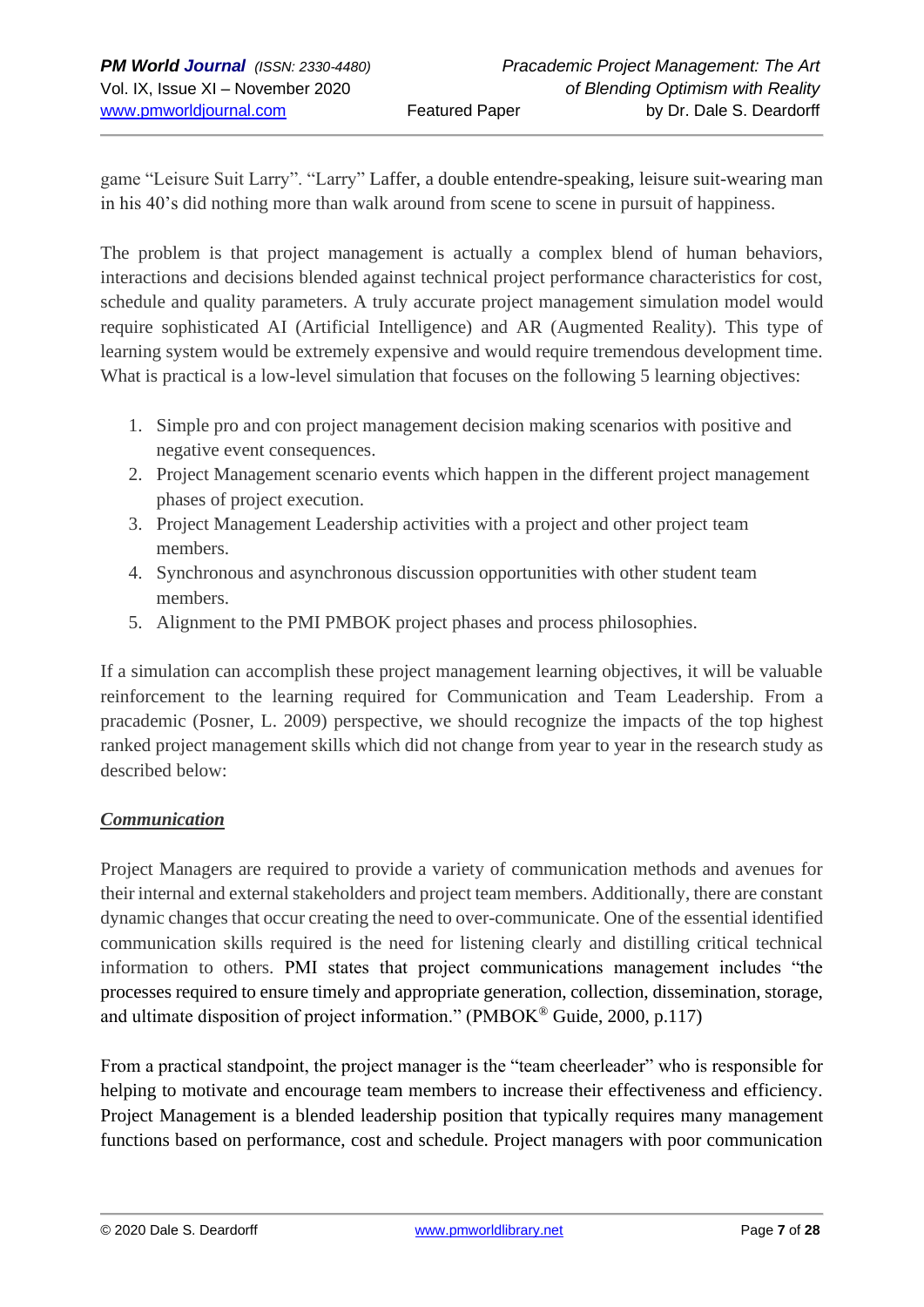skills usually struggle and are not seen as competent compared to their counterparts who excel at communications.

#### *Team Leadership*

Team Leadership is a unique function that requires the skills of leading others and at times the necessity to anoint others to lead the team in certain technical or unique times. The Team leadership position is one where the mission/purpose of the team is to perform the duties necessary to follow the PMI SDLC (System Development Life Cycle) 5-phases. Each phase may require unique people resources and stages to successfully complete. The typical team structure that wins the proposal and starts the project is not the same team that designs and develops the hardware for testing and acceptance followed by a different team for closing the project.

From a practical standpoint, Team Leadership is required to track the project's success based on cost and schedule metrics. The project team's status, based on budgets and earned value, are responsibilities of team leadership in addition to the day-to-day project performance planning. Additionally, team leadership is the ability to mentor, coach and direct others to increase their project performance.

#### *Critical Thinking*

Project Managers and Project Teams are required to have the skills for critical thinking to help resolve problems and capture opportunities. Critical thinking, as defined by the *Foundation for Critical Thinking,* is "the intellectually disciplined process of actively and skillfully conceptualizing, applying, analyzing, synthesizing, and/or evaluating information gathered from, or generated by, observation, experience, reflection, reasoning, or communication, as a guide to belief and action".

From a practical standpoint, critical thinking is the ability to think clearly and rationally, understanding the logical connection between ideas. Critical thinking is based on the skills to understand, identify, construct and evaluate arguments, detect inconsistencies and common mistakes in reasoning, solve problems systematically and identify the relevance and importance of beliefs and values.

#### *Planning*

Project Managers are required to create and execute the plan that covers how the project will be implemented, examined, and controlled. This plan is concerned with deciding in advance what, when, how, and who will take the necessary actions to accomplish established objectives. It utilizes input from the team members, team stakeholders and any previous lessons learned or best practice calculations. Additionally, the planning is broken down into project milestones or inch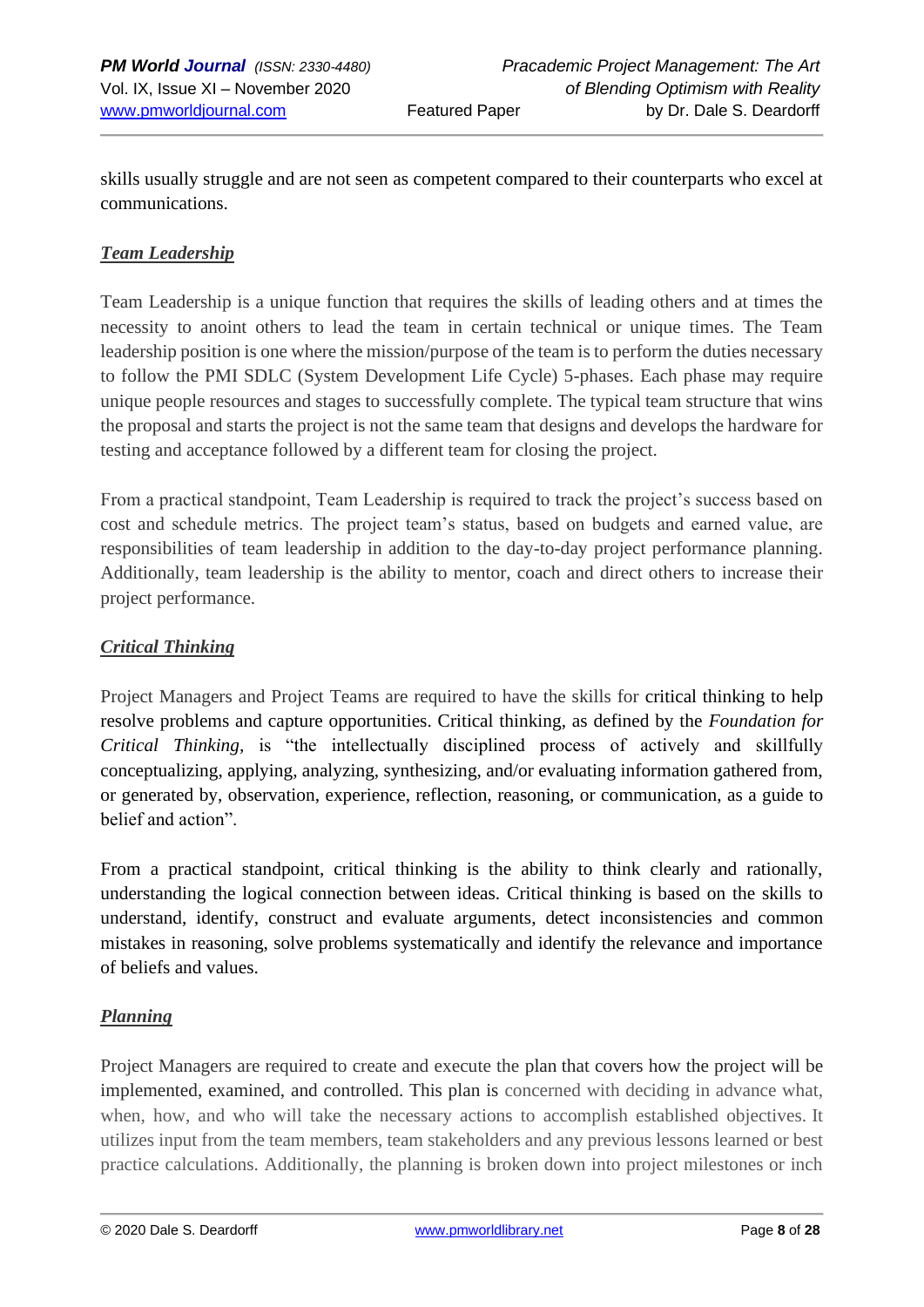stones. The day-to-day activities are evaluated to find the optimal path thru the critical path. This process requires a clear determination of activity slack and delays using activity-on-node analysis and projections.

From a practical standpoint, the project manager is responsible for getting the right people, at the right place, doing the right thing as described in the project schedule. This planning activity requires looking into the future and making predictions on what contributing factors may change and how to not only anticipate them but to exploit them for project success.

The results indicate that a blend of soft skills (Communication & Team Leadership), thinking skills and analytical technical based skills (Planning & Critical Thinking) are required for optimal Project Management personnel. Focusing on just one area in a learning format is not enough due to the interconnected nature of a project. Additionally, the dynamic and constantly changing nature of a project require real-time change and constant re-evaluation of the project's status.

#### **Project Management Simulation**

Project Management simulations are used for project management training and project performance analysis to create an interactive learning activity. They typically provide participants with situations and problems that arise in the real world. Ultimately, the participants are required to conduct some level of decision making which leads to project consequences based on the parameters of cost, schedule, quality and human factors. Some of these simulations are created as games with limited learning capabilities. Others are focused on specific project management elements such as change management, earned value management, requirements management and the evolution of a project's cost and schedule performance over a specific time period.

As proposed by Subramanyan & Moorth (2016), "Learning is at its best when it is goal-oriented, contextual, interesting, challenging, and interactive" (Clark N.Q2005). Additionally, in the context of a project management simulation, there needs to be a real situation that the participants can engage in by ongoing role play. This could also be described as a "serious game" (Djaouti D. et al 2011) that replicates the potential concepts of an educational case study. Finally, there needs to be some level of participant level motivation to explore the consequences and incentives of a simulated learning environment. The hard part is determining what this is in an advanced learning environment such as grades, certifications or future opportunities. We know that the future of today's work will be learning. You need more than a sense of accomplishment and pride, you need a hunger for complex thinking that is reflected in project decision making, team work, and the ability to learn and re-learn based on project lessons learned and best practices.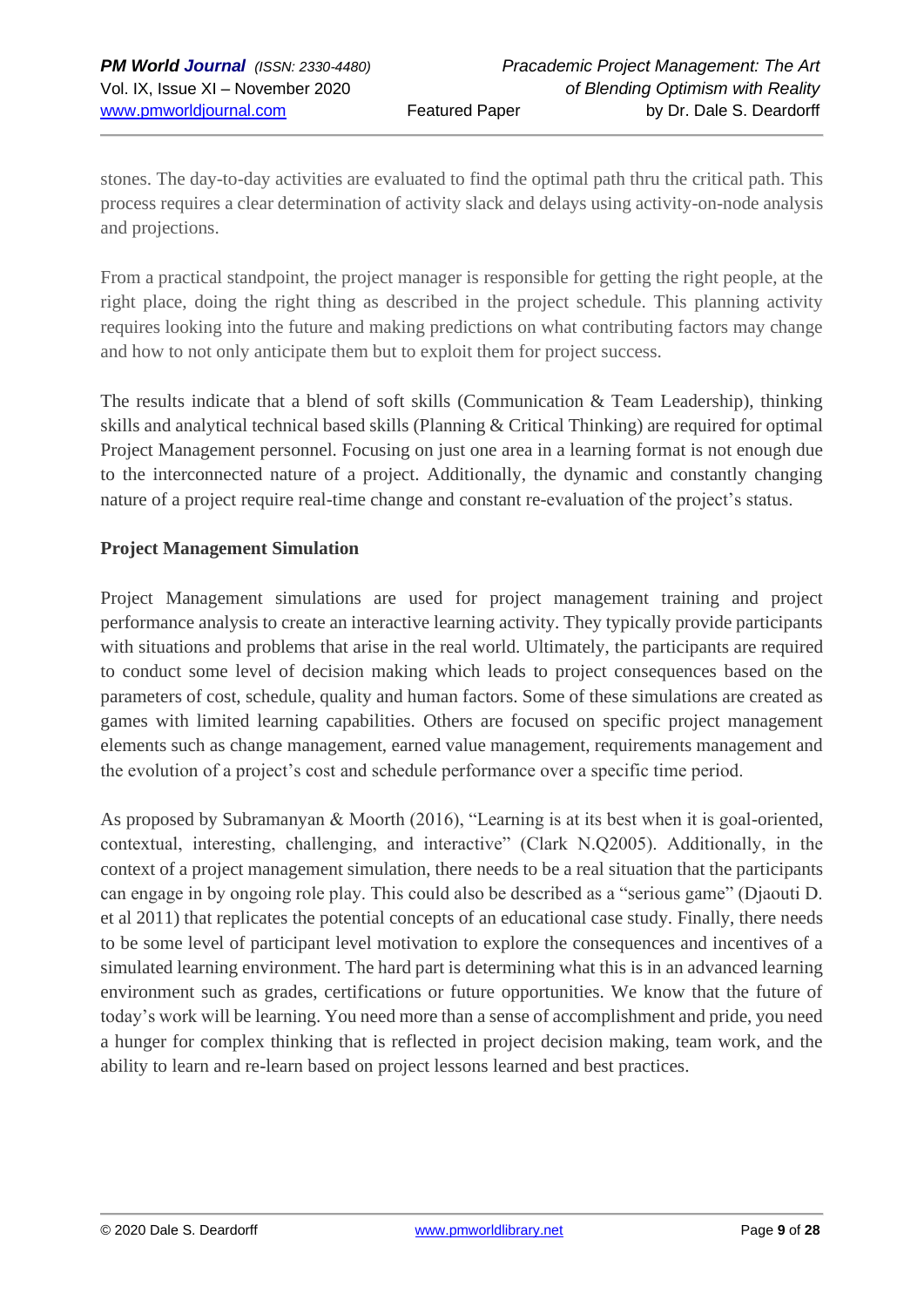#### **Academic Project Management Simulation**

In early 2018, this paper's author and the Rocky Peak Leadership Center developed an 8 week online CANVAS professional project management course as a project management simulation called PM-911. This standalone course was designed to replicate an energy company's structure where the student participants are placed on a Project Team reporting to a member of the simulation company PMO. Each week, the company utilized the PMO representative to provide company status that offered opportunities and challenges due to weekly "curve-ball" events that occurred.

The simulation design was formulated to provide a technical challenge that continued each week, which would have possible decisions that each weekly team leader would be required to answer for a technical team. These decisions were based on recurring project management cost, schedule, quality, performance and people resource challenges that this paper's author has seen over the last 30 years while working at Lockheed Aircraft, Vista Controls Corporation, Rockwell Rocketdyne, and Boeing Aerospace and Defense Systems.

This project management simulation was uploaded and installed at UMASS (University of Massachusetts at Amherst) in a MIE 670 course module and was run as a pilot in 2018 and as part of the course curriculum in 2019 and 2020. In 2019 the CSUN (California State University Northridge) MSE 402 course was designed for a Master in Engineering program. A list of the Courses which have used the simulation are found in Table 2.0.

## **Table 2.0**

*Academic Courses utilizing PM-911 Simulation* 

- UMASS Sept 2018 (Pilot) Used in MIE 670 class Technical Project Management online course
- UMASS Jan. 2019 Used in MIE 670 class Technical Project Management online course
- CSUN June 2019 Used in MSE 402 Engineering Project Management course.
- UMASS Jan. 2020 Used in MIE 670 class
- CSUN June 2020 Used in MSE 402 Engineering Project Management course.
- UMASS June 2020 Used in MIE 670 class Technical Project Management online course
- CSUN Sept. 2020 Used in XEM 911 Pracademic Project Management for Industry Professionals online course.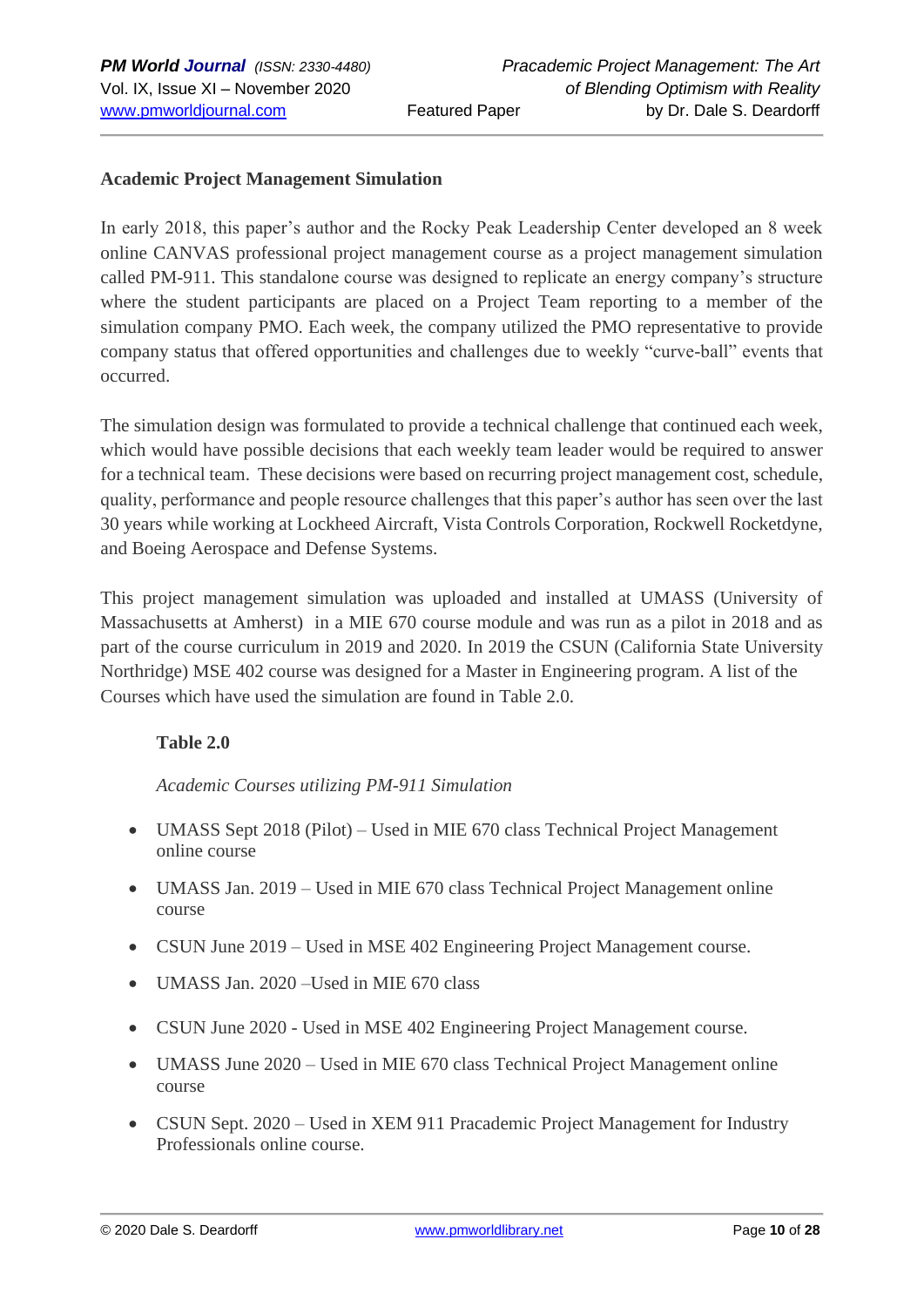#### **Project Management Simulation Survey**

For the Sept. 2020 presentation of the project management integrated learning simulation at CSUN (California State University Northridge), the students end of course survey was modified with an additional question to allow the following question to be asked of the volunteer course participants.

*"Did the ECS project management simulation help you understand the course learning objectives and role of the PMO (Project Management Office) better than not having a course simulation? (Yes or No)....please explain why – "*

The blind responses were decomposed and the initial question separated into 2 separate questions with the responses analyzed individually. The survey response explanations were broken into major project management themes and categorized. The initial responses to the questions were as follows:

#### Question 1A first part response and comments:

Q1 – "Do project management simulations help you understand the course learning objectives better than not having a course simulation"? **(Yes – 86.67% with a 90% confidence factor)**

- Reinforced the practical application of preparing, planning, organizing, managing and revising a project.
- Allowed me to understand and apply project management concepts.
- Provided guidance and curve-balls to clearly understand project management aspects.

#### Question 1B second part response and comments:

Q1 – "Does a project management simulation help you understand the role of the PMO (Project Management Office) better than not having a course simulation"? **(Yes – 86.67% with a 90% confidence factor)**

- Provided a real-world representation of project management setbacks and advancements allowing a hands-on experience.
- Provided a team based collaborative project environment that represented a professional setting.
- Allowed practice and reporting to a PMO to understand these interactions.
- Accurately simulates a project management role including real-life project pressures.

The survey responses clearly answer "Yes" to the 2-part question provided. The acknowledgement that a project management simulation can help reinforce both the course learning objectives and help to clarify the role of a PMO (Project Management Office) in a project structure is a very positive position. What must also be understood is that this learning simulation is not a stand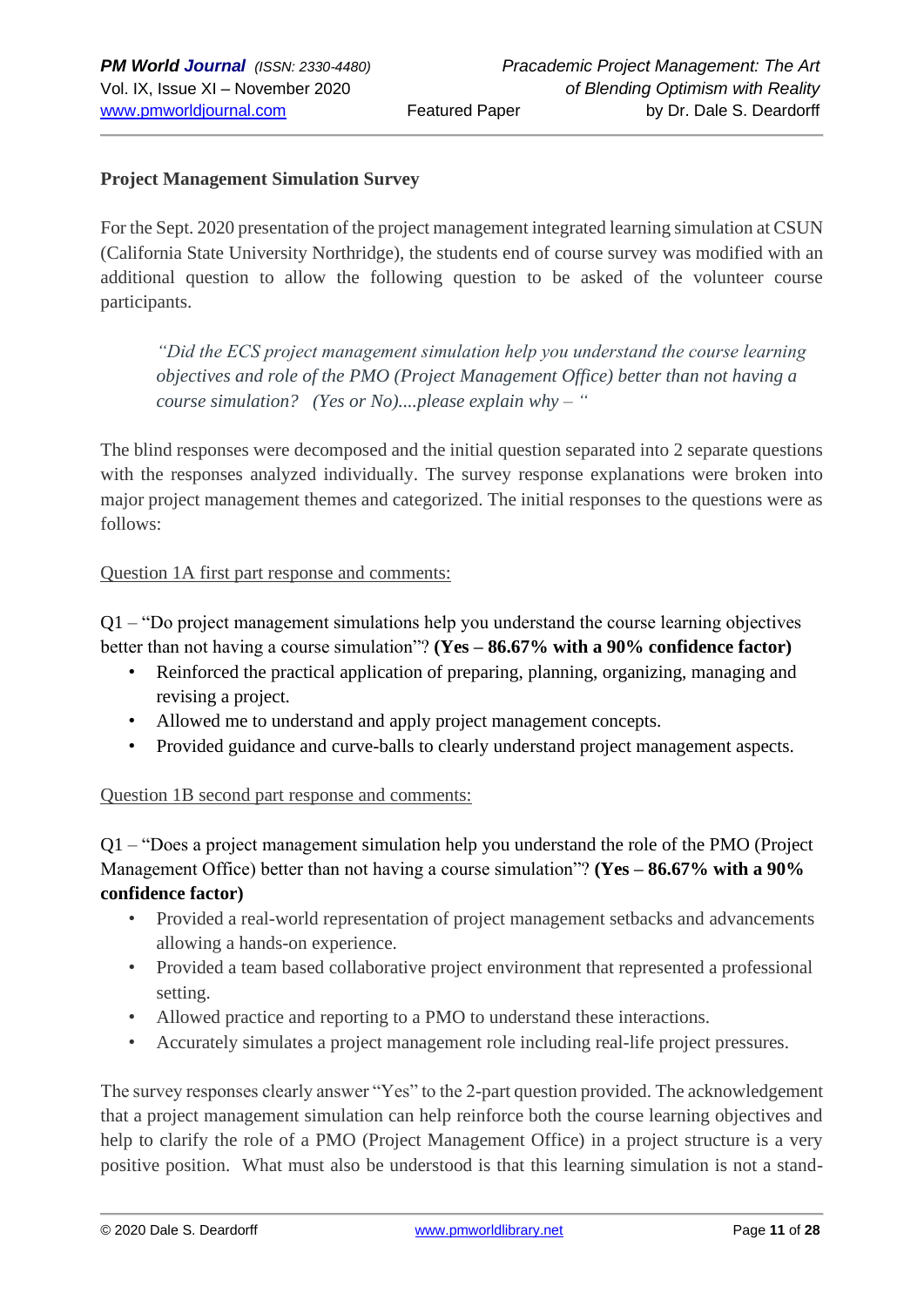alone experience. The project simulation resides within an academic learning module that also contains the following:

- Live-Lectures,
- Guest Lectures
- Recorded Lectures
- Threaded Discussions
- Team Meetings
- Team Assignments
- Required Textbook reading
- Assuming a project Team Leadership position
- Team Final Presentation Out brief
- Team Project Report

All of these project management learning features are interconnected with each other creating a learning mosaic. Pointing to one specific learning element and saying that it's the specific reason that a learning course is successful cannot be stated. The simulation can be seen as an integrated stimulus that assists the learning participant in understanding project management objectives and goals.

#### **CONCLUSION**

#### *Project Management Skills Research Study*

**[1]** Pre-COVID 19 pandemic (2019) and during COVID 19 pandemic (2020) results for the top 5 project management skills did not vary enough to show a statistical significance.

**[2]** The top 5 essential project management skills identified from the summation of the 2019 & 2010 research were as follows:

- # 1 Communication Skill
- #2 Team Leadership Skill
- #3 Critical Thinking Skill
- #4 Planning Skill
- #5 Time Management Skill

**[3]** Any advanced project management training/education should include a blend of both technical and sociocultural skills and elements.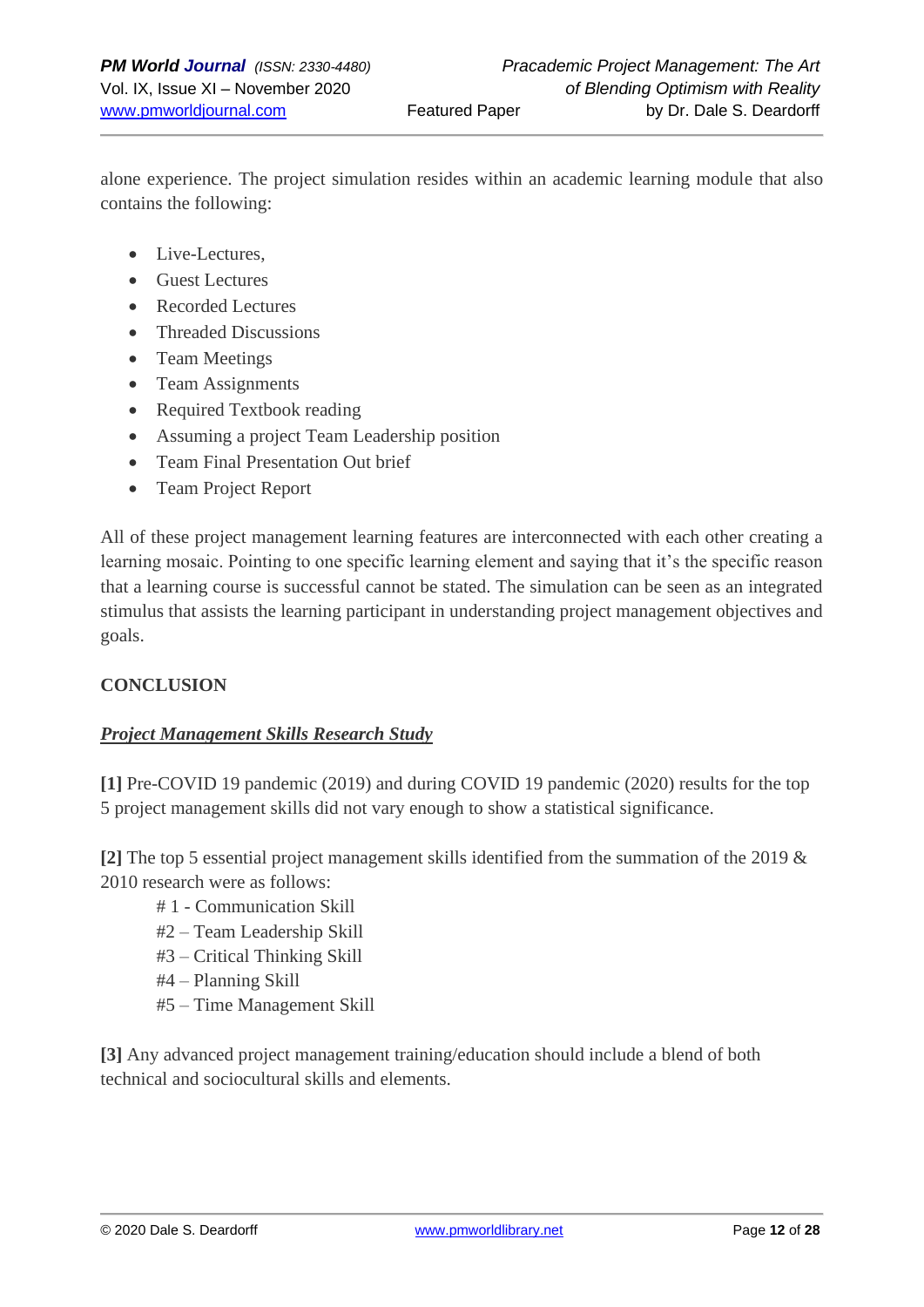#### *Academic Project Management Simulation*

**[4]** – The use of project management simulations helps you understand the course learning objectives better than not having a course simulation.

**[5]** – The use of a project management simulation helps you understand the role of the PMO (Project Management Office) better than not having a course simulation.

**[6]** – The use of a project management simulation is not a standalone learning element. It is interconnected to the learning opportunities available with project management discussions, readings, assignments, lectures and course projects.

#### *Pracademic Project Management*

**[7]** The illustration of a pracademic approach to project management can be enhanced with the use of a project pendulum which can highlight the bias difference between data associated with project optimism, a realistic interpretation and project pessimism for evaluations of cost and schedule. A representation of this conceptual framework can be seen in Figure 3.0.

#### **Figure 3.0**

Project Pendulum with Bias Interpretations

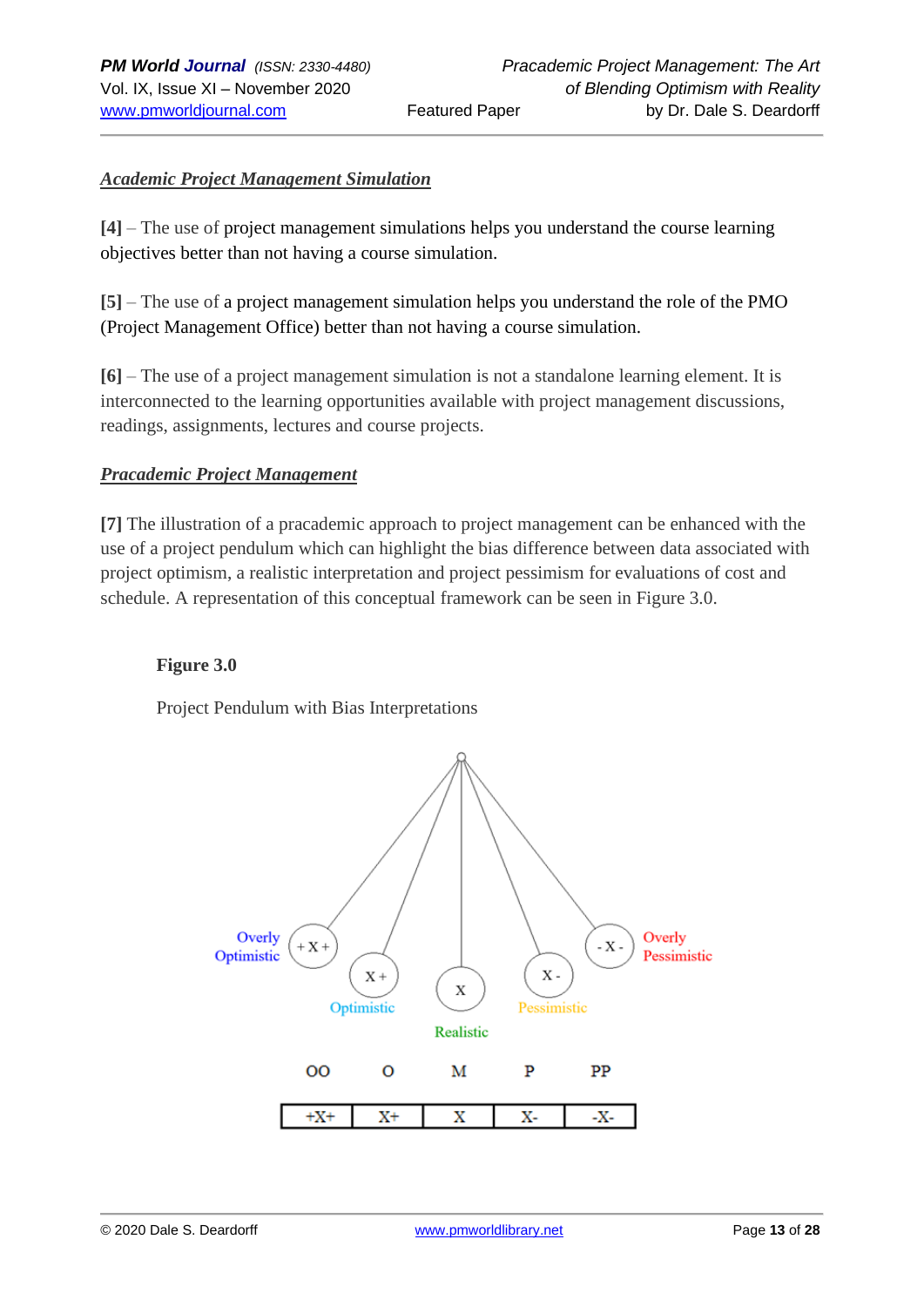#### **Recommendations**

If you review the typical project management formulas for cost and schedule estimation, they are the PERT and 3- point estimating methods.

- PERT weighted average formula =  $(O + 4M + P) / 6$
- Three Point Estimate  $= (O + M + P)/3$

Neither of these takes into account the pracademic project management perspective based on project reality. What can be created is a new formula that is a 5-point estimation based on the 5 following characteristics:

|         | $+X$ + indicates a measurement that is based on a bias of high opportunities |
|---------|------------------------------------------------------------------------------|
| $+X$    | indicates a measurement that is based on a bias of opportunities             |
| $X_{-}$ | indicates a measurement that is based on removing all bias and is neutral    |
| X-      | indicates a measurement that is based on a bias of risks                     |
| -X-     | indicates a measurement that is based on a bias of high risks                |

If we translate these project management measurements into a data set as seen in Figure 4.0, we can create a new 5 point estimating formula based on adding the criteria of both risk and opportunity:

#### **Figure 4.0**

*Pracademic Estimation Formula*



Five Point Estimate formula =  $(OO + O + M + P + PP) / 5$ 

A sample data set using the Pracademic Estimation Formula based on a "reality situation" could be described with the following fact pattern:

(1) You look on Amazon for a house fan and you find one that meets your needs and is listed for a cost \$20.00 with free shipping. In the data set for the pracademic estimation formula, \$20.00 cost becomes the "X" or the mean cost which would be calculated as a realistic estimate without a risk or opportunity bias added.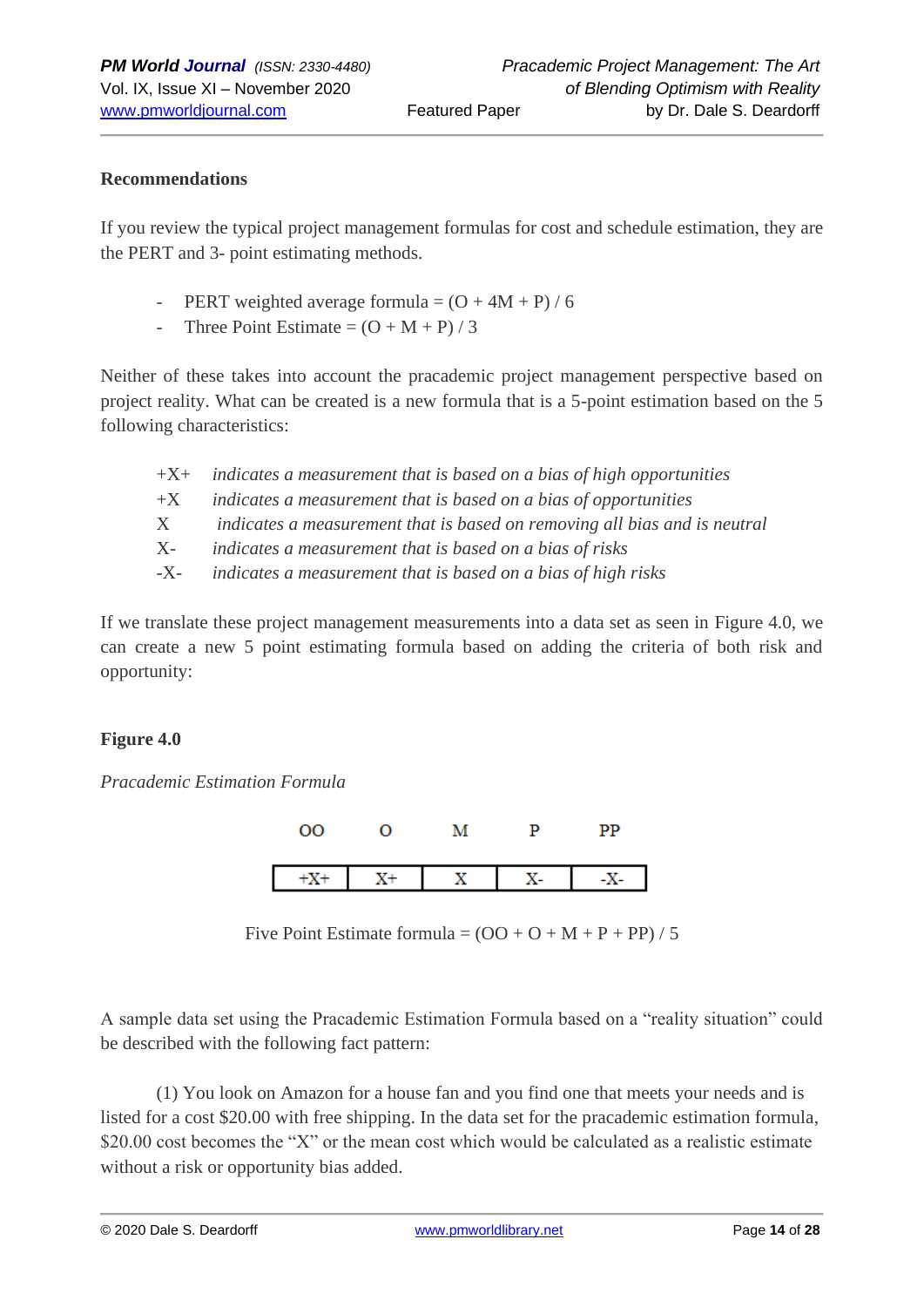(2) Now let's explore the possible opportunities available to you by applying an opportunity bias to the fact pattern. You are walking through your local Walmart discount store and see the same house fan you saw on Amazon listed for \$19.00 with tax included on an advertisement in the store but they don't have any merchandise in stock at the moment. This provides you the "X+" cost as indicated above for the opportunity bias element.

(3) Finally, you go to your local Lowe's home improvement store and they have a large group of the same house fans that the manager says will be delivered in 30 days which they plan to sell for \$15.00 including tax. This provides you the price for your " $+X+$ " element in the formula for a high opportunities bias projection.

Since we have explored and identified the opportunities  $(X+)$  and high opportunities  $(X+)$  bias projections first, next we are going to identify the risks and high risks that could cause the price of the house fan to increase above the project \$20.00 estimate.

(4) The original price we have projected from Amazon was \$20.00, but they only have two fans available. The price for either of the two available fans requires an expedited shipping cost which would bring the total projected cost to \$25.00. This is a risk based cost which would be indicated in the formula as "X-" for the formula based upon a risk bias.

(5) Finally, you have a neighbor who has 2 of the same house fans in their garage. They only need one of them and they are willing to sell you them at a garage sale planned next week, but they want \$39.00 for the fan. This cost is the high risk bias cost for the formula and can be illustrated as the "–X-".

These elements would be identified in the pracademic estimation formula as indicated below:

 $OO = $15.00$  (based on high opportunities bias)  $Q =$  \$19.00 (based on opportunities bias)  $M =$  \$20.00 (Based on unbiased realism)  $P =$  \$25.00 (based on risks bias)  $PP =$  \$39.00 (based on high risks bias)  $($15.00 + $19.00 + $20.00 + $25.00 + $39.00)/5 = $23.60$ 

By applying the recommended Pracademic Estimation Formula as seen above, you would get a proposed cost of \$23.60 to use in the project estimation process. The 3-point estimate would have been \$21.33 based only on an optimistic, unbiased and pessimistic view trying to create an "ideal estimate as seen below:

 $($19.00 + $20.00 + $25.00) / 3 = $21.33$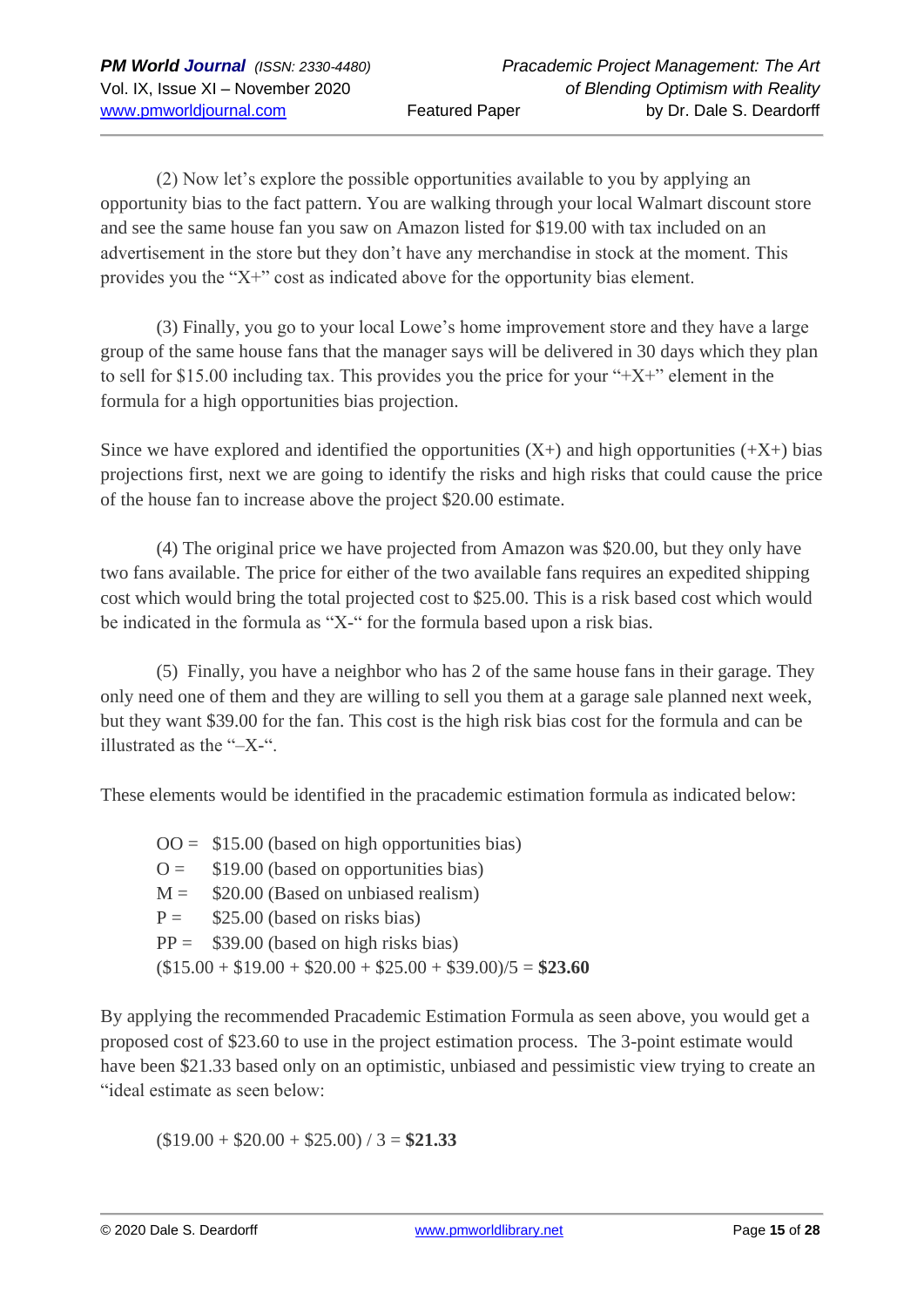The PERT estimation would be \$20.67 based on creating a weighted average of three numbers to come up with the final estimate. The most likely estimate is weighted 4 times as much as the other two values but does not take into account the risk and opportunity bias as seen below:

 $($19.00 + (4*$20.00) + $25.00) / 6 = $20.67$ 

This paper's author feels that the use of a Pracademic Estimation Formula will increase the accuracy of both cost and schedule estimates by blending practical application of previous project skills experience with accommodation for risks and opportunities that may be available.

## **Lessons Learned Future Steps**

A new Project Management simulation has been designed called Bio-PM 911 by the Rocky Peak Leadership Center that focuses on a course project based as a bio medical and bio pharma course project. This Project management simulation will be designed into a new CSUN course in spring 2021 for course presentation in fall 2021. The review of the lessons learned from the previous simulation provide a roadmap to succeed for the evolution of project management simulations. This author's focus will be on the following four areas for the new Bio PM-911 Project Management Simulation:

[1] The first focus area will be to provide "assistive" technologies to allow class participants with disabilities the opportunity to work easily in a collaborative environment on project teams. An enhanced video recording format will be explored with a low level of reactive artificial intelligence that creates the ability to add links to information web pages and additional learning content. The Panopto Review editor will be used to create stronger live stream capabilities, improve communication and facilitate knowledge sharing. (www.panopto.com)

[2] The second focus will be to provide a blended project management approach adding some elements of AGILE and LEAN project management into the tool sets. The use of a Kanban-style list making application which allows project team collaboration to be instituted. The Trello tool allows project team members to interactively see who is working on what and where something is in a process. (www.trello.com).

[3] The third focus will be on creating a bio medical and/or bio pharma organizational structure where the project teams will report to a Project Research Director who will indirectly provide directions rather than a typical PMO structure.

[4] The fourth focus will be to introduce a process for un-learning and re-learning for project management scope development, risk & opportunity management and communication management. A course textbook will also be added that described a personal learning (1), unlearning (2) and relearning (3) skills element. There will also be threaded discussions added to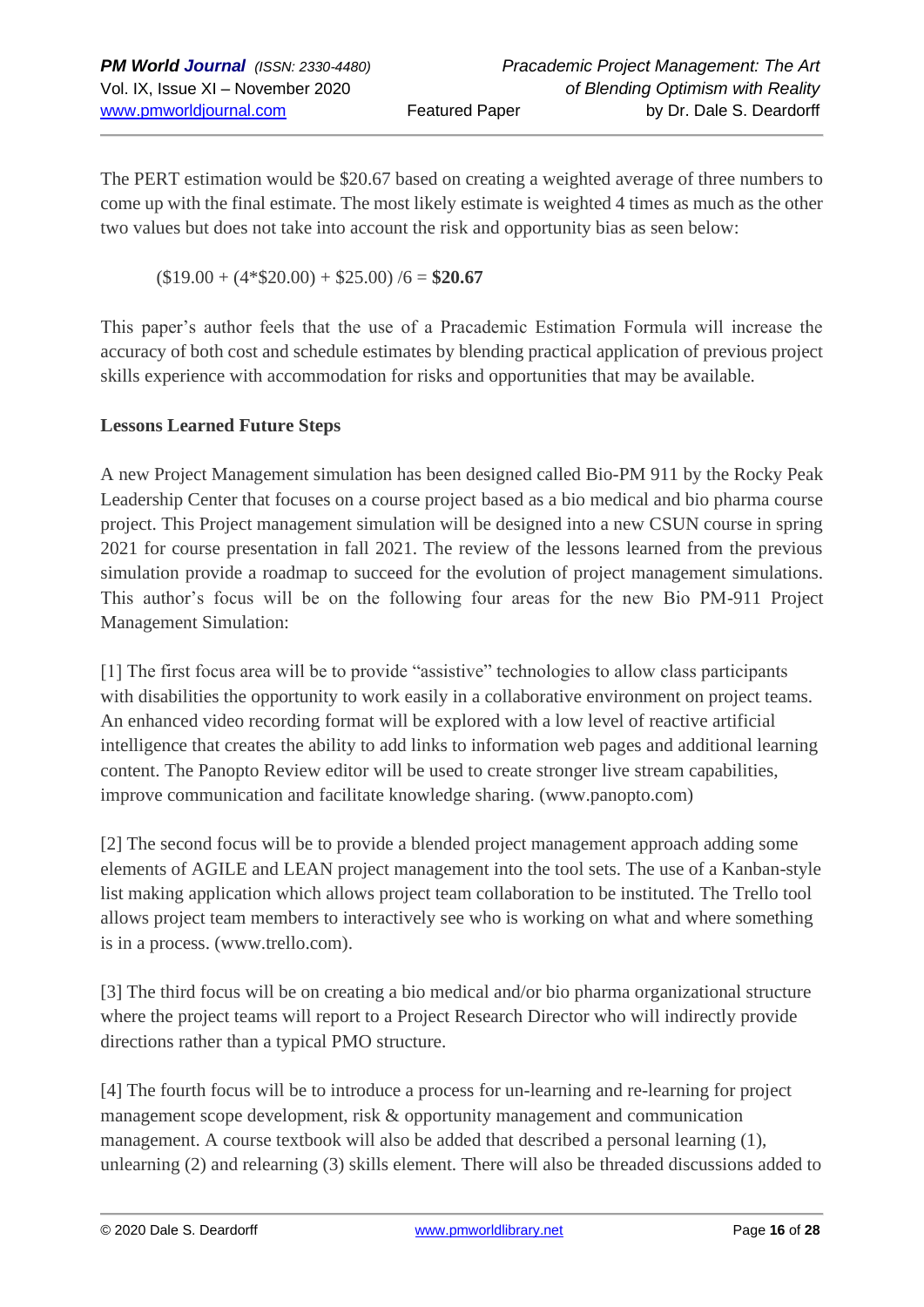the course module to allow the students to have synchronous and asynchronous dialog associated with these 3 elements.

#### **References**

Socio-technical systems, Management Science Models and Techniques, Emery F. E., Trist E. L., Churchman C. W., Verhulst M., (1960), vol. vol. 2 Oxford, UKPergamon (pg. 83-97). PMI - A Guide to the Project Management Body of Knowledge, 6<sup>th</sup> ed., (2017) Project Management Institute, Newton Square, Pennsylvania.

The Pracademic: An Agenda for Re‐Engaging Practitioners and Academics, Posner, P. L. (2009), Public Financial Publications, Inc.

Mixed Agile/Traditional Project Management Methodology – Reality or Illusion, Spundak, M., (2014), Procedia Social and Behavioral Sciences, Elsevier.

Managing Pessimism – An Alternative Perspective, Allemann, M. W., (2014), pleisslaw.com, Summer, Newsletter 5.

The Project Management Office: It's Just Not What It Used To Be, Darling, E. J., Whitty, J., (2016), International Journal of Managing Projects in Business 9(2):282-308.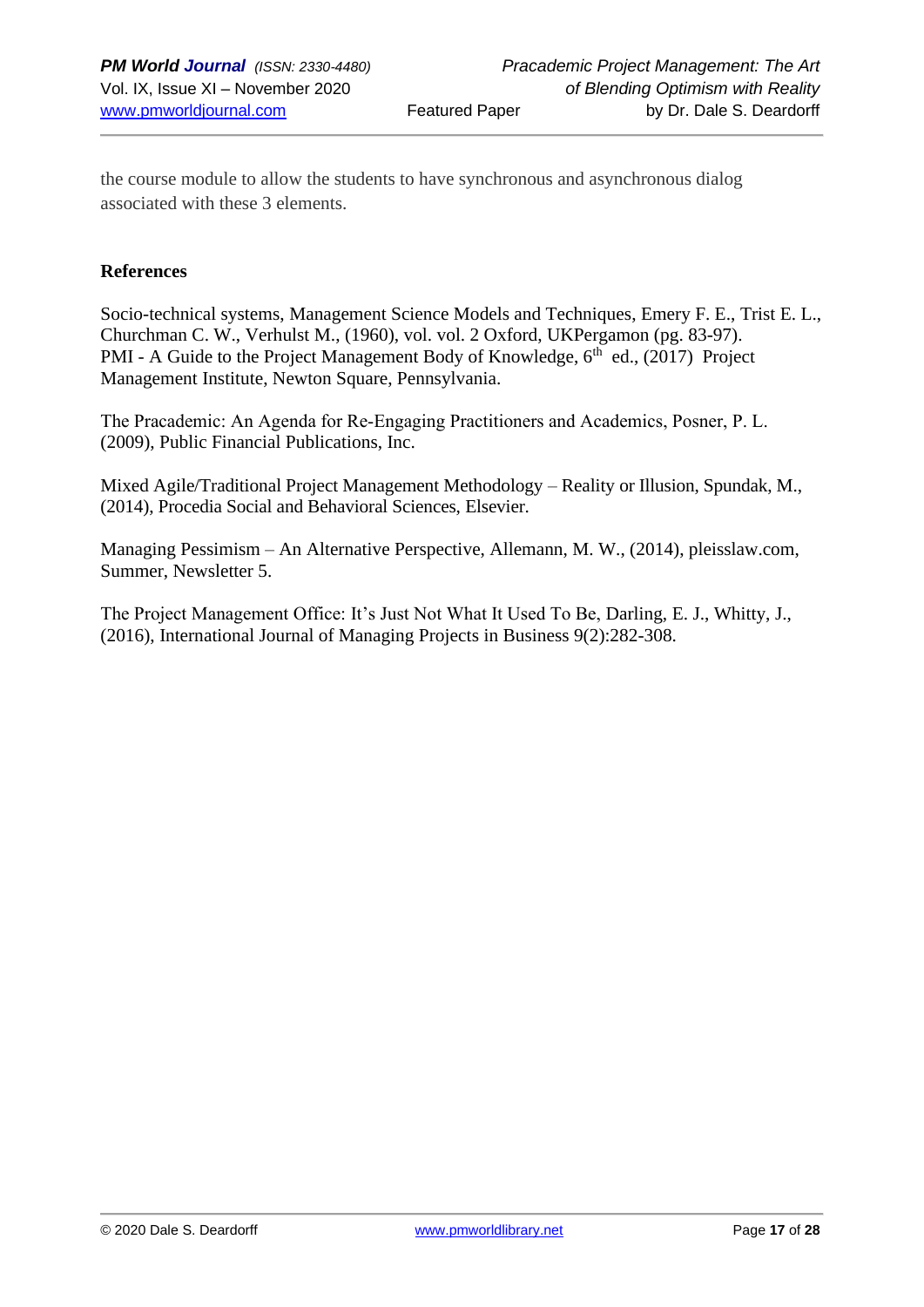# **Appendix**

#### **Project Management Skills Survey Instrument**

#### *Survey Instrument Introduction Page*

| <b>Project Management</b>                                                                                                                                                                                                                                                                                                                                                                                                                                                                                                                |  |  |
|------------------------------------------------------------------------------------------------------------------------------------------------------------------------------------------------------------------------------------------------------------------------------------------------------------------------------------------------------------------------------------------------------------------------------------------------------------------------------------------------------------------------------------------|--|--|
| <b>Introduction</b>                                                                                                                                                                                                                                                                                                                                                                                                                                                                                                                      |  |  |
| In partnership with higher education, I am conducting a research program targeted on Project Management with college<br>students and professionals. This research will span 3-5 years and 2019 was the kickoff year!                                                                                                                                                                                                                                                                                                                     |  |  |
| Part of the research objective is to identify the critical skills required for Project Management topics and determine their<br>ranked importance to the field of project management. We have identified 16 organizational and personal skills required for<br>project management, what we would like is for you to rank order this list of skills by importance.                                                                                                                                                                        |  |  |
| $#1$ = the most important to $#16$ = the least important.                                                                                                                                                                                                                                                                                                                                                                                                                                                                                |  |  |
| This rank ordering is essential to creating a valid course curriculum and training opportunities for people to either learn,<br>embrace or improve these skill sets.                                                                                                                                                                                                                                                                                                                                                                     |  |  |
| This survey is being sent to "Project Management" professional representatives in all professional fields so we can publish<br>these for others to build upon. If we have not identified a specific skill, please place the information in the "Comments" field<br>with a name of the skill and a numerical ranking for it. Since this is the 2nd year we are conducting this research, it will be<br>repeated for a min. of 3 years to cross-correlate the results against last year's results to determine trends or critical changes. |  |  |
| I want to thank you in advance for participating in the rank ordering and identification of the skills required for Project<br>Management.                                                                                                                                                                                                                                                                                                                                                                                               |  |  |
| Thank you.                                                                                                                                                                                                                                                                                                                                                                                                                                                                                                                               |  |  |
| Dr. Dale S. Deardorff<br>Rocky Peak Leadership Center<br>http://www.rockypeakLC.com<br>2020                                                                                                                                                                                                                                                                                                                                                                                                                                              |  |  |
| <b>Next</b>                                                                                                                                                                                                                                                                                                                                                                                                                                                                                                                              |  |  |
|                                                                                                                                                                                                                                                                                                                                                                                                                                                                                                                                          |  |  |
| Powered by<br>SurveyMonkey <sup>®</sup>                                                                                                                                                                                                                                                                                                                                                                                                                                                                                                  |  |  |
| See how easy it is to <u>create a survey</u>                                                                                                                                                                                                                                                                                                                                                                                                                                                                                             |  |  |
| Privacy & Cookie Policy                                                                                                                                                                                                                                                                                                                                                                                                                                                                                                                  |  |  |
|                                                                                                                                                                                                                                                                                                                                                                                                                                                                                                                                          |  |  |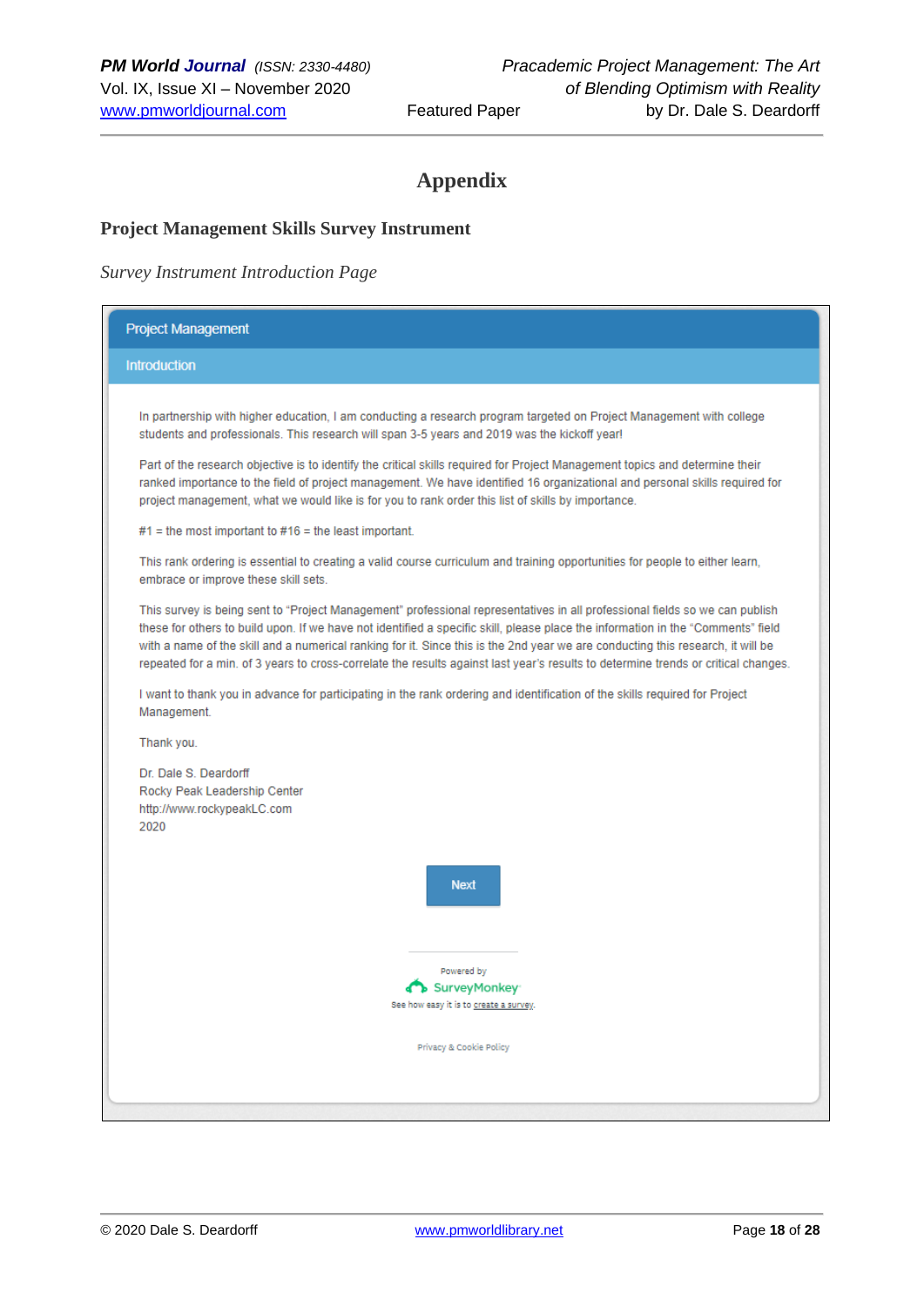#### *Survey Instrument*

| <b>Project Management</b>                                                                                                                                                                                                                                                                                                                                                |  |  |
|--------------------------------------------------------------------------------------------------------------------------------------------------------------------------------------------------------------------------------------------------------------------------------------------------------------------------------------------------------------------------|--|--|
| <b>Project Management</b>                                                                                                                                                                                                                                                                                                                                                |  |  |
| Project Management is the application of knowledge, skills, tools, and techniques to project activities to meet the project<br>requirements. All must be expertly managed to deliver the on-time, on-budget results, learning and integration that<br>organizations need.<br>Please rank these Project Management skills from 1 (most important) to 16 (least important) |  |  |
| 1. Please rank these Project Management skills from 1 (most important) to 16                                                                                                                                                                                                                                                                                             |  |  |
| (least important)                                                                                                                                                                                                                                                                                                                                                        |  |  |
| Ξ<br>÷<br><b>Broad Awareness SME</b>                                                                                                                                                                                                                                                                                                                                     |  |  |
| ÷<br>Ξ<br><b>Critical Thinking</b>                                                                                                                                                                                                                                                                                                                                       |  |  |
| ÷<br>Ξ<br>Coaching                                                                                                                                                                                                                                                                                                                                                       |  |  |
| Ξ<br>÷<br>Communication                                                                                                                                                                                                                                                                                                                                                  |  |  |
| ÷<br>Ξ<br>Cost Management                                                                                                                                                                                                                                                                                                                                                |  |  |
| ÷<br>Ξ<br>Flexibility                                                                                                                                                                                                                                                                                                                                                    |  |  |
| ÷<br>Ξ<br>Focus                                                                                                                                                                                                                                                                                                                                                          |  |  |
| ÷<br>Ξ<br>Empathy                                                                                                                                                                                                                                                                                                                                                        |  |  |
| ÷<br>Ξ<br>Negotiation                                                                                                                                                                                                                                                                                                                                                    |  |  |
| ÷<br>H<br>Organization                                                                                                                                                                                                                                                                                                                                                   |  |  |
| ÷<br>Ξ<br>Planning                                                                                                                                                                                                                                                                                                                                                       |  |  |
| ÷<br>Ξ<br>Quality Management                                                                                                                                                                                                                                                                                                                                             |  |  |
| Ξ<br>÷<br>Risk/Opportunity Management                                                                                                                                                                                                                                                                                                                                    |  |  |
| ÷.<br>Ξ<br>Schedule Management                                                                                                                                                                                                                                                                                                                                           |  |  |
| ÷<br>Ξ<br>Team Leadership                                                                                                                                                                                                                                                                                                                                                |  |  |
| Ξ<br>÷<br><b>Time Management</b>                                                                                                                                                                                                                                                                                                                                         |  |  |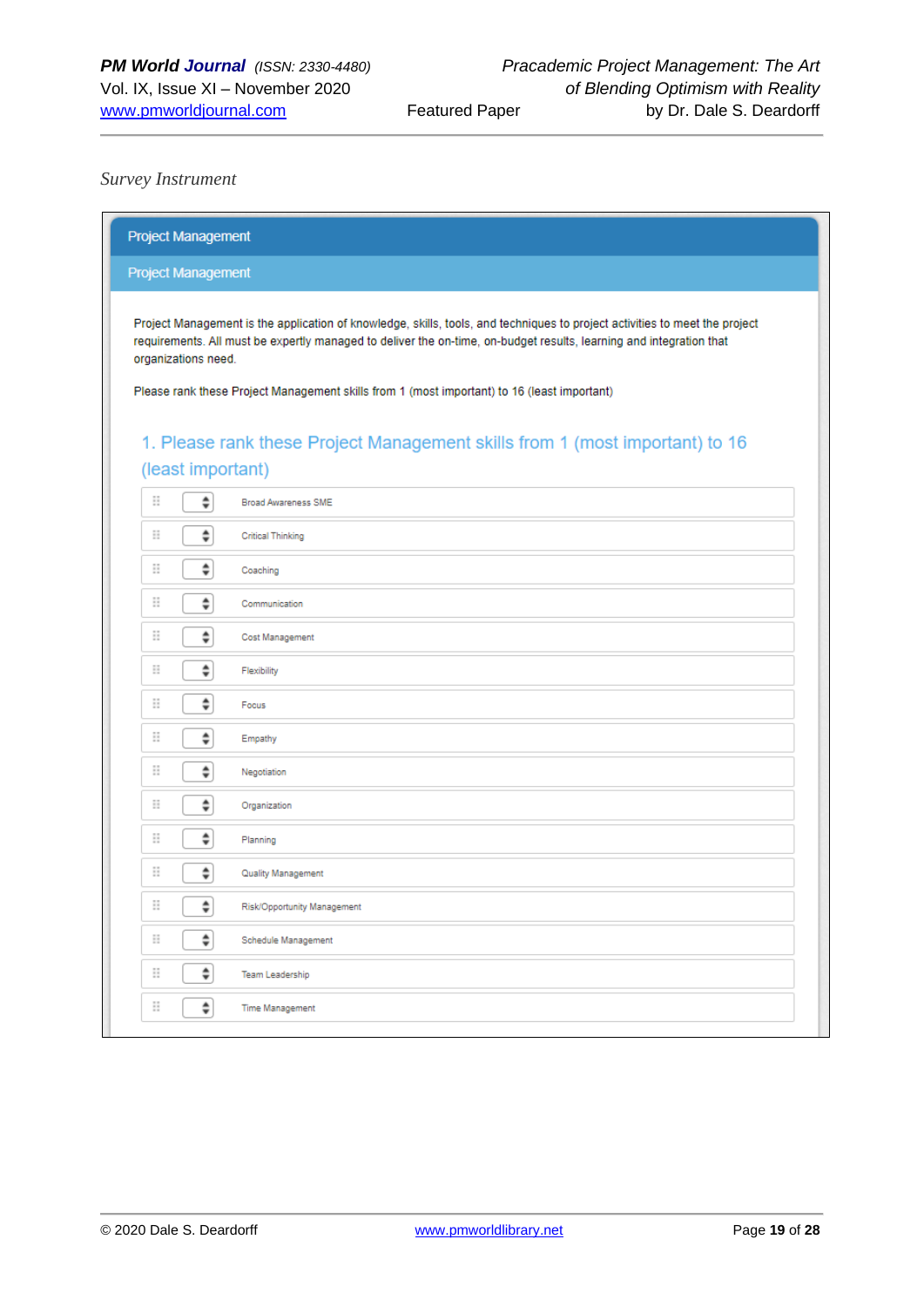#### *Survey Instrument Operational Definitions*

For Reference, the following operational definitions have been created to establish a baseline of understanding for the skill terms identified. These definitions have been blended, modified or pulled intact from publications, internet websites or external documentation

Project Management Operational Definitions:

Broad Awareness SME - The ability to use a variety of technical specialty skills to strengthen productivity, provide distillation of complex information for decision making. Represents specific homogeneous characteristics and performance while representing technical competencies and cross-cutting perspectives.

Critical Thinking - The intellectually disciplined process of actively and skillfully conceptualizing, applying, analyzing, synthesizing, and/or evaluating information gathered from, or generated by, observation, experience, reflection, reasoning, or communication

Coaching - The ability to improve performance and focuses on the present rather than the distant past or future. Fundamentally, the coach is helping others improve their own performance by helping them to learn by mentoring and direction.

Communication - The ability to listen to others and convey information, data or opinion to another effectively and efficiently with good verbal, non-verbal and written communication skills; helping to facilitate the sharing of information, data or opinion between people within an organization or entity.

Cost Management - The ability to control the costs involved in a business by planning, estimating, budgeting, financing, funding and managing costs so that a project can be completed within the approved budget.

Flexibility - The ability to willingly and readily respond to changing circumstances and expectations and adapt to new situations, improvise, and shift priorities and strategies to meet different types of challenges.

Focus - The skill to begin a task without procrastination and then maintain your attention and effort until the task is complete. Focus helps people pay attention in the midst of distractions and setbacks and to sustain the effort and energy needed to reach a goal.

Empathy - The ability to accurately put yourself "in someone else's shoes"- to understand the other's situation, perceptions and feelings from their point of view - and to be able to communicate that understanding back to the other person.

Negotiation - The ability to achieve a benefit while avoiding argument and dispute. Requires patience and the ability to persuade others without using manipulation while maintaining a positive atmosphere.

Organization - The ability to use your time, energy, and resources in an effective way to plan and achieve goals. Additionally, orchestrating others to meet deadlines, work independently and plan for succe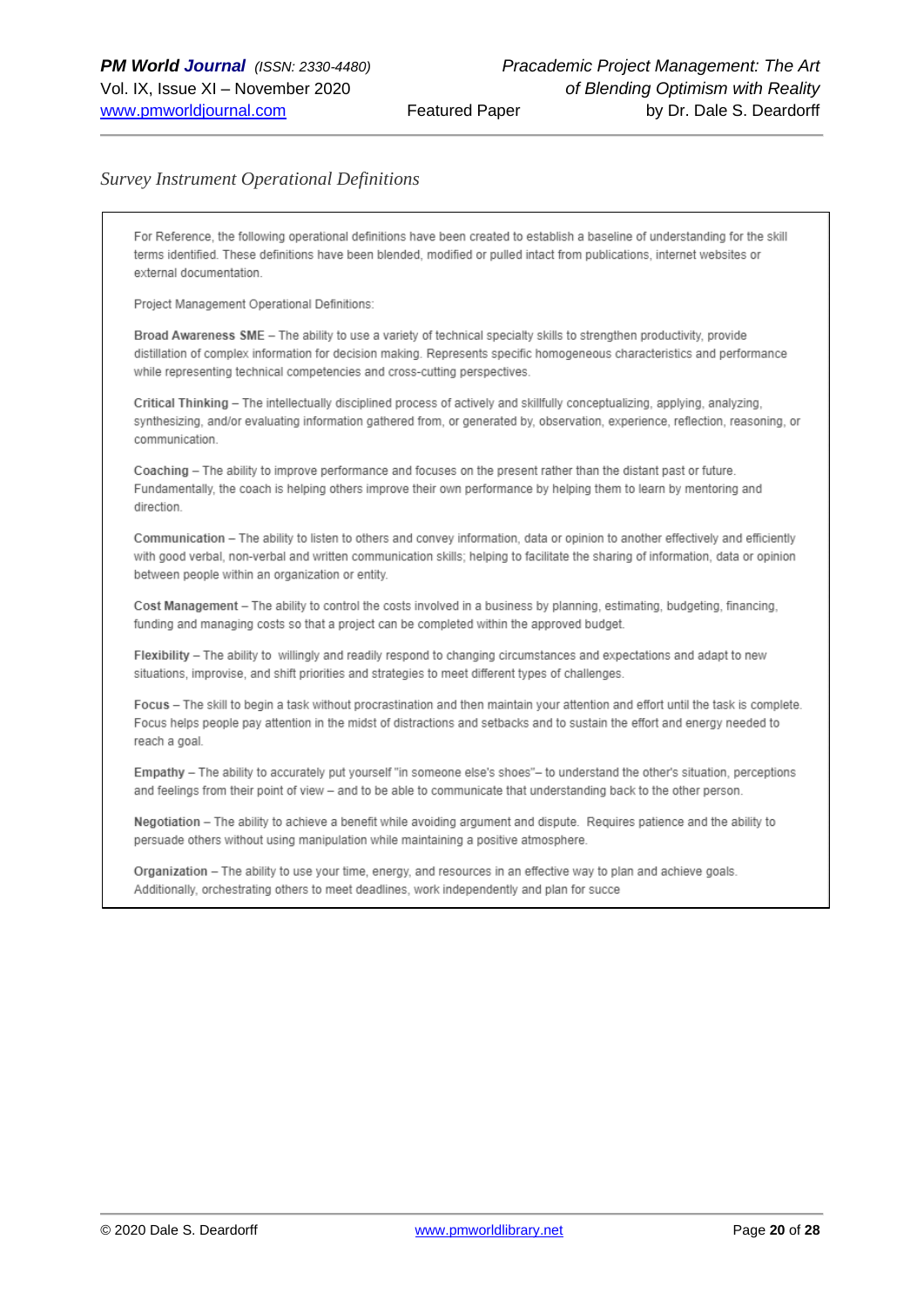#### *Survey Instrument Operational Definitions Cont.*

Schedule Management - The ability to develop, maintain and communicate day to day activities, plans and milestones for time and resources. A schedule is the timetable for a project, program or portfolio workload effectively using prioritization and delegation. The goal of defining the schedule is for development of a complete understanding for the availability of resources.

Team Leadership - The ability to provide guidance, instruction, direction and lead a group of individuals for the purpose of achieving a result or group of aligned results. Can motivate others to function in a goal oriented manner

Time Management - The ability to plan and exercise conscious control of time spent on specific tasks and activities, especially to increase effectiveness, efficiency or productivity. Focuses on managing time effectively so that the right time is allocated to the right activity.

2. Are there any essential skills that we have not included for Project Management? Provide a title, and rank it as a high, medium, or low importance.

#### eg. Skill Name - Medium Importance

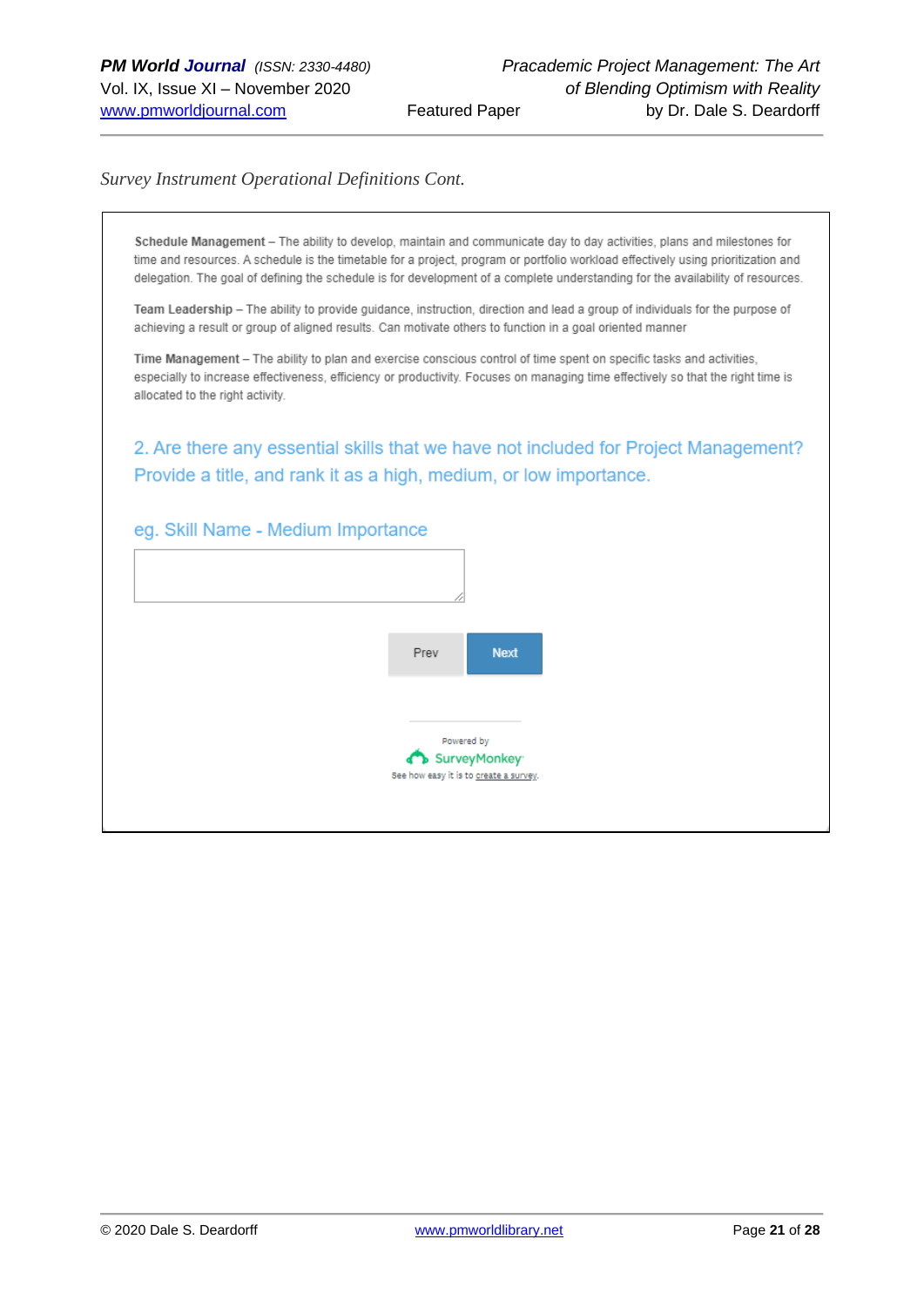# **Table 2A**

*2019 Survey Data Results (Pre COVID 19)*

| Rank Order | Skill Description           | % Results |
|------------|-----------------------------|-----------|
| #1         | Team Leadership             | 12.67     |
| #2         | Communication               | 12.64     |
| #3         | Planning                    | 12.00     |
| #4         | Critical Thinking           | 11.73     |
| #5         | <b>Broad Awareness SME</b>  | 9.64      |
| #6         | Cost Management             | 9.36      |
| #7         | Schedule Management         | 8.83      |
| #8         | Coaching                    | 8.48      |
| #9         | Time Management             | 8.26      |
| #10        | Focus                       | 8.00      |
| #11        | Risk/Opportunity Management | 8.00      |
| #12        | <b>Quality Management</b>   | 7.76      |
| #13        | Organization                | 6.82      |
| #14        | Flexibility                 | 6.55      |
| #15        | Negotiation                 | 4.87      |
| #16        | Empathy                     | 3.67      |

N=12 [Feb 13<sup>th</sup> 2019 – Dec 17<sup>th</sup> 2019]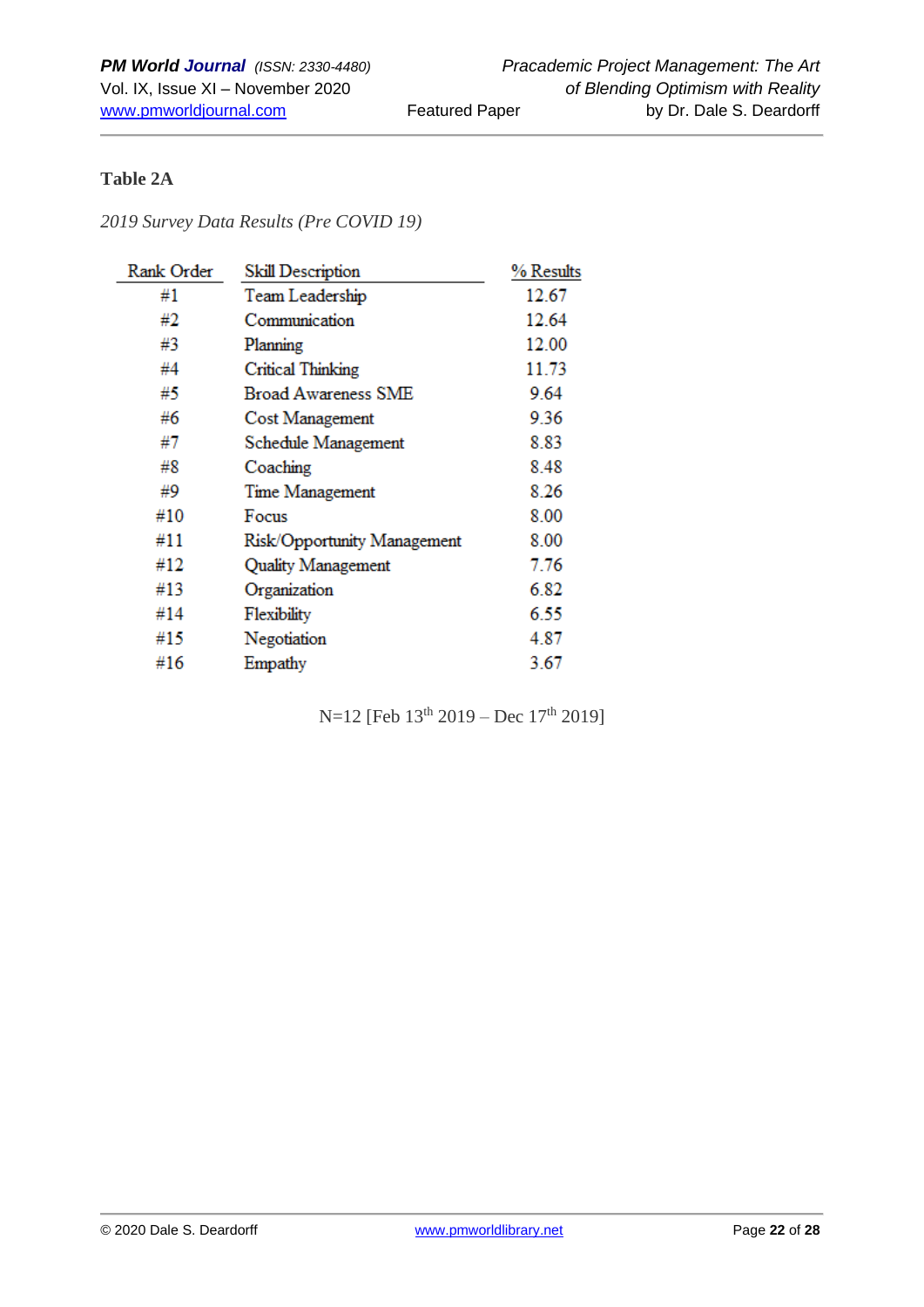# **Table 3A**

*2020 Survey Data Results (During COVID 19)*

| Rank Order | Skill Description           | % Results |
|------------|-----------------------------|-----------|
| #1         | Communication               | 13.21     |
| #2         | Team Leadership             | 12.28     |
| #3         | Planning                    | 10.75     |
| #4         | <b>Critical Thinking</b>    | 10.61     |
| #5         | Time Management             | 9.64      |
| #6         | Organization                | 9.6       |
| #7         | Schedule Management         | 8.52      |
| #8         | Broad Awareness SME         | 8.43      |
| #9         | Cost Management             | 7.79      |
| #10        | Flexibility                 | 7.69      |
| #11        | Risk/Opportunity Management | 7.64      |
| #12        | Focus                       | 7.33      |
| #13        | <b>Quality Management</b>   | 7.15      |
| #14        | Coaching                    | 7.00      |
| #15        | Empathy                     | 5.37      |
| #16        | Negotiation                 | 4.75      |

N= 42 [Dec 17<sup>th</sup> 2019 – Sept 17<sup>th</sup> 2020]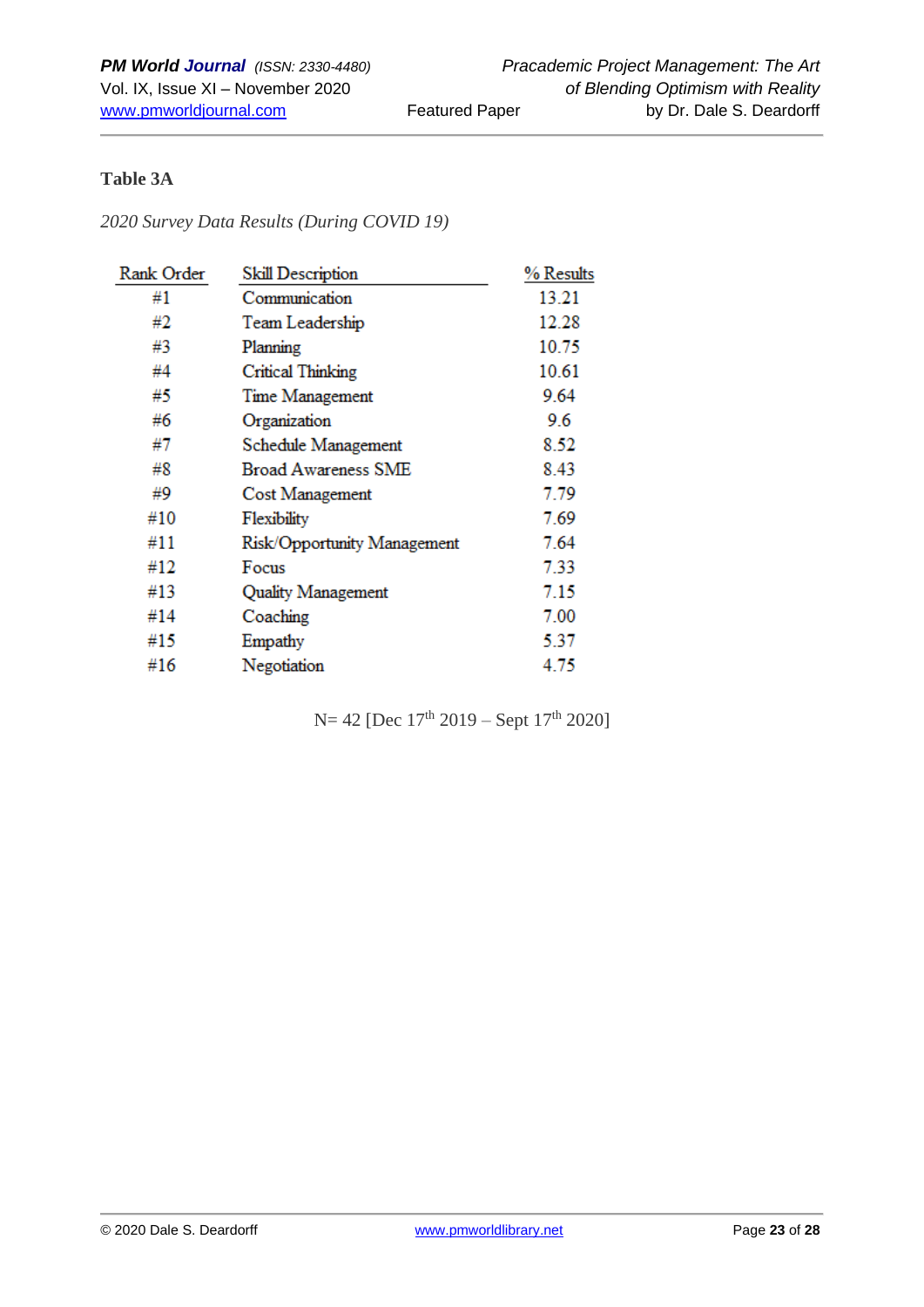# **Table 4A**

#### *Integrated 2019/2020 Data Results*

| Rank Order | Skill Description           | % Results |
|------------|-----------------------------|-----------|
| #1         | Communication               | 13.21     |
| #2         | Team Leadership             | 12.28     |
| #3         | <b>Critical Thinking</b>    | 10.61     |
| #4         | Planning                    | 10.75     |
| #5         | Time Management             | 9.64      |
| #6         | Organization                | 9.60      |
| #7         | Schedule Management         | 8.52      |
| #8         | <b>Broad Awareness SME</b>  | 8.43      |
| #9         | Cost Management             | 7.79      |
| #10        | Flexibility                 | 7.69      |
| #11        | Risk/Opportunity Management | 7.64      |
| #12        | Focus                       | 7.33      |
| #13        | Quality Management          | 7.15      |
| #14        | Coaching                    | 7.00      |
| #15        | Empathy                     | 5.37      |
| #16        | Negotiation                 | 4.75      |

N=54 [Feb 13<sup>th</sup> 2019 – Sept 17<sup>th</sup> 2020]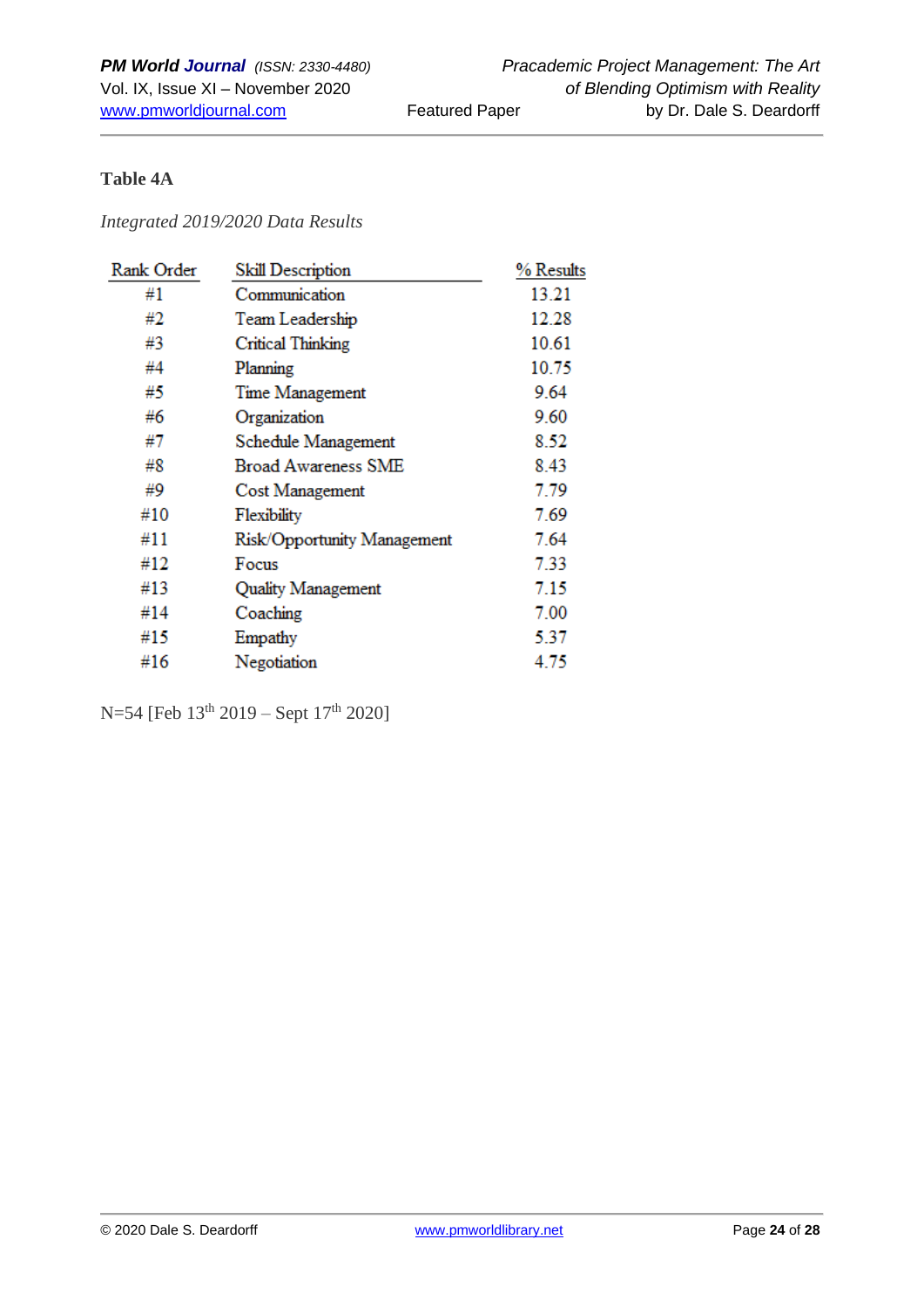## *MSE 402 End of Course Simulation Survey Question*

| <b>Question 26</b>                                                                                                                                                                                                             | 1 pts          |
|--------------------------------------------------------------------------------------------------------------------------------------------------------------------------------------------------------------------------------|----------------|
| Did the ECS project management simulation help you understand the course learning objectives and<br>role of the PMO (Project Management Office) better than not having a course simulation? (Yes or<br>No)please explain why - |                |
|                                                                                                                                                                                                                                | HTML Editorian |
| 囲 • 図 ♂ ※ 図 √× ← 區 ▼ 回 机 ¶ + 12pt → Paragraph                                                                                                                                                                                  | ⋒              |
|                                                                                                                                                                                                                                |                |
|                                                                                                                                                                                                                                |                |
|                                                                                                                                                                                                                                |                |
|                                                                                                                                                                                                                                |                |
|                                                                                                                                                                                                                                |                |
|                                                                                                                                                                                                                                | 0 words        |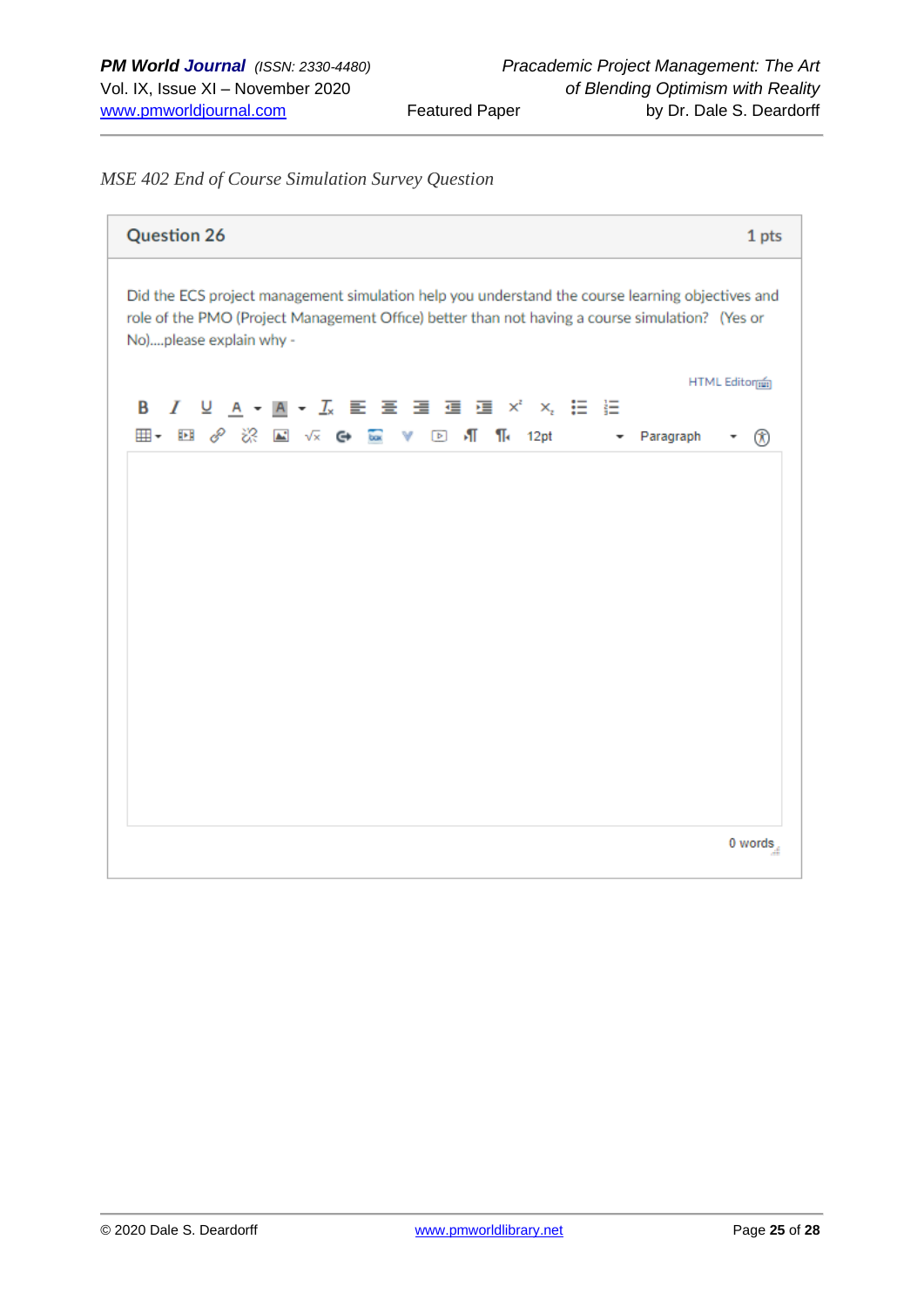# **Table 5A**

*MSE 402 End of Course Simulation Survey Question 1A Results*

Q1 – "Do project management simulations help you understand the course learning objectives

better than not having a course simulation"? **(Yes – 86.67%)**

| Survey | Q1 - B                |                              |                          |
|--------|-----------------------|------------------------------|--------------------------|
| 1      | Yes                   |                              |                          |
| 2      | Yes                   |                              |                          |
| 3      | Yes & No              |                              |                          |
| 4      | Yes & No              |                              |                          |
| 5      | Yes                   |                              |                          |
| 6      | Yes                   |                              |                          |
| 7      | Yes                   |                              |                          |
| 8      | Yes                   |                              |                          |
| 9      | Yes                   |                              |                          |
| 10     | Yes                   |                              |                          |
| 11     | Yes                   |                              |                          |
| 12     | Yes                   |                              |                          |
| 13     | Yes                   |                              |                          |
| 14     | Yes                   |                              |                          |
| 15     | Yes                   |                              |                          |
|        |                       | Yes                          | 86.67%                   |
|        |                       | No                           | 13%                      |
|        | "Yes"                 |                              | 15                       |
|        | "No"                  |                              | $\overline{2}$           |
|        | % of Yes              |                              | 87.5%                    |
|        | Conf. Level (2-sided) |                              | 90%                      |
|        |                       | CI lower bound on % of "Yes" | 0.67380694               |
|        |                       | CI upper bound on % of "Yes" | 0.95010185               |
|        |                       | Confidence                   | I am 90.% confident      |
|        |                       | Statement for the            | that the majority people |
|        |                       | survey questions             | (more than 50%           |
|        |                       |                              | people) favor "Yes" to   |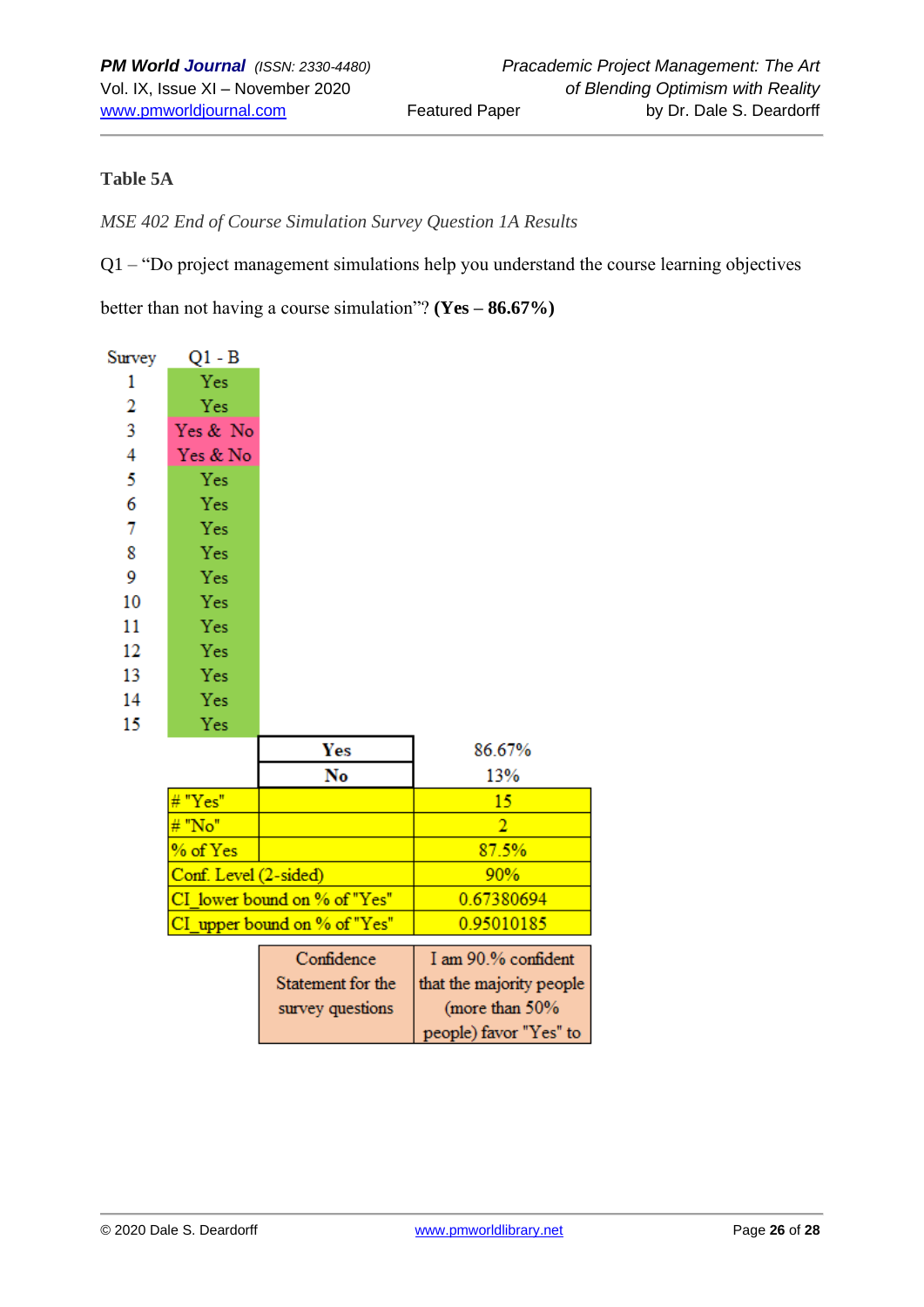# **Table 6A**

*MSE 402 End of Course Simulation Survey Question 1B Results*

Q2 – "Does a project management simulation help you understand the role of the PMO (Project Management Office) better than not having a course simulation"? **(Yes – 86.67%)**

| Survey | $Q1 - B$              |                              |                          |
|--------|-----------------------|------------------------------|--------------------------|
| 1      | Yes                   |                              |                          |
| 2      | Yes                   |                              |                          |
| 3      | Yes & No              |                              |                          |
| 4      | Yes & No              |                              |                          |
| 5      | Yes                   |                              |                          |
| 6      | Yes                   |                              |                          |
| 7      | Yes                   |                              |                          |
| 8      | Yes                   |                              |                          |
| 9      | Yes                   |                              |                          |
| 10     | Yes                   |                              |                          |
| 11     | Yes                   |                              |                          |
| 12     | Yes                   |                              |                          |
| 13     | Yes                   |                              |                          |
| 14     | Yes                   |                              |                          |
| 15     | Yes                   |                              |                          |
|        |                       | Yes                          | 86.67%                   |
|        |                       | No                           | 13%                      |
|        | "Yes"                 |                              | 15                       |
|        | "No"                  |                              | $\overline{2}$           |
|        | % of Yes              |                              | 87.5%                    |
|        | Conf. Level (2-sided) |                              | 90%                      |
|        |                       | CI lower bound on % of "Yes" | 0.67380694               |
|        |                       | CI_upper bound on % of "Yes" | 0.95010185               |
|        |                       | Confidence                   | I am 90.% confident      |
|        |                       | Statement for the            | that the majority people |
|        |                       | survey questions             | (more than 50%           |
|        |                       |                              |                          |